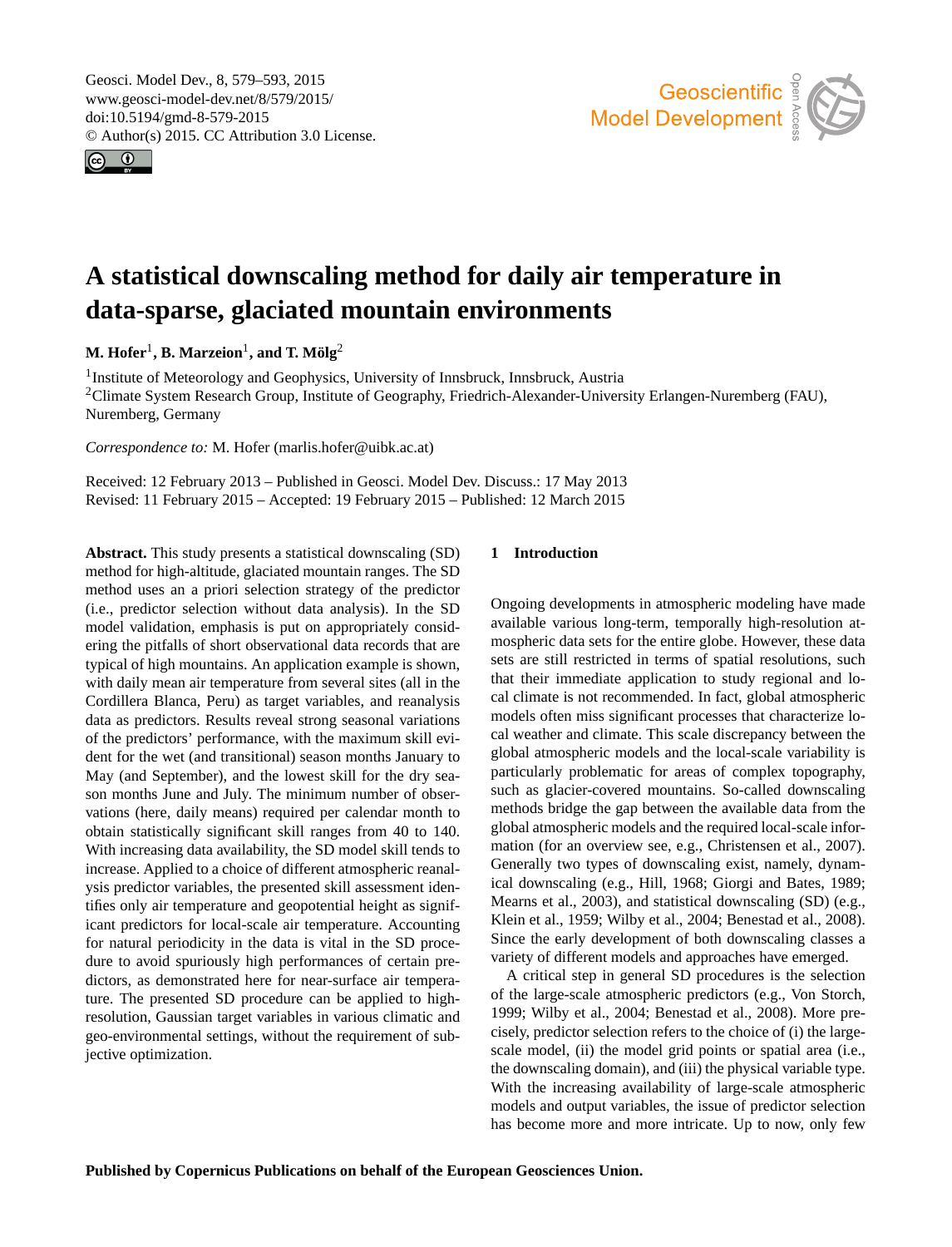<span id="page-1-1"></span>

**Figure 1.** The map shows the Rio Santa watershed with the Cordillera Blanca mountain range and the positions of AWS1, AWS2 and AWS3 (mentioned in the text). Also indicated is the 1990 glacier extent (gray shaded area; [Georges,](#page-12-2) [2004\)](#page-12-2).

studies (e.g., [Winkler et al.,](#page-14-2) [1997;](#page-14-2) [Cavazos and Hewitson,](#page-12-3) [2005\)](#page-12-3) have systematically assessed the relevance of different predictors in terms of variable types, spatial area, or predictor model. [Wilby et al.](#page-14-3) [\(2002\)](#page-14-3) propose a promising solution by providing regression-based, automated tools for predictor selection in SD (see also [Wilby and Dawson,](#page-14-4) [2007;](#page-14-4) [Hessami](#page-13-4) [et al.,](#page-13-4) [2008\)](#page-13-4). Yet these methods are suitable only if the observational database for model calibration is relatively large (e.g., daily time series for more than a decade). Moreover, the transfer of appropriate predictors amongst different sites or variables is usually not possible for data-based selections. The problem of predictor and model selection is well known also beyond the field of atmospheric sciences (e.g., [Zucchini,](#page-14-5) [2000;](#page-14-5) [Hastie et al.,](#page-13-5) [2001;](#page-13-5) [Bair et al.,](#page-12-4) [2006\)](#page-12-4).

This study presents an SD method for high-altitude, mountainous sites. The SD method is designed to (i) appropriately consider the pitfalls of short (i.e., few years) observational time series in the model training and evaluation; (ii) provide an objective tool for model and predictor assessment and selection; and to (iii) be easily transferred to different sites and target variables, without the requirement of subjective optimization. The SD method as presented here is restricted to Gaussian target variables. It is comprehensible and of minimum complexity. We show an application example of the SD method to quantify the skill of reanalysis data as predictors for local-scale, daily air temperature in the tropical Cordillera Blanca. Study site, target variables and large-scale predictors are described in the next section (Sect. [2\)](#page-1-0). Section [3](#page-3-0) gives a comprehensive description of the SD model. The results of the application example, based on a priori predictor selection strategy, are presented in Sects. [4.1](#page-6-0) to [4.3.](#page-7-0) In Sects. [4.4](#page-8-0) and [4.5](#page-10-0) we show applications of the SD model for various predictor variables, and at different timescales. Section [5](#page-10-1) shows limitations and possible extensions of the SD model. The study's main findings are summarized in Sect. [6.](#page-11-0)

## <span id="page-1-0"></span>**2 Application example**

# **2.1 Study site**

The SD model will be presented on the basis of a case study that focuses on the Cordillera Blanca. The Cordillera Blanca is a glaciated mountain range located in the northern Andes of Peru (Fig. [1\)](#page-1-1). It harbors 25 % of all tropical glaciers with respect to surface area [\(Kaser and Osmaston,](#page-13-6) [2002\)](#page-13-6). Glaciers in the Cordillera Blanca have been shrinking since their last maximum extent in the late 19th century (e.g., [Ames,](#page-12-5) [1998;](#page-12-5) [Georges,](#page-12-2) [2004;](#page-12-2) [Silverio and Jaquet,](#page-14-6) [2005;](#page-14-6) [Schauwecker et al.,](#page-13-7) [2014\)](#page-13-7), and have significantly shaped the socioeconomic development in the region. During the 20th century, a series of the history's most catastrophic glacier disasters occurred (i.e., outburst floods and avalanches; e.g., [Carey,](#page-12-6) [2005,](#page-12-6) [2010\)](#page-12-7). Also, Cordillera Blanca glaciers have important positive impacts for water availability in industry, agriculture, and households. In particular, Cordillera Blanca glaciers contribute to balancing the strong runoff seasonality in the extensively populated Rio Santa valley (e.g., [Mark](#page-13-8) [and Seltzer,](#page-13-8) [2003;](#page-13-8) [Kaser et al.,](#page-13-9) [2003;](#page-13-9) [Juen,](#page-13-10) [2006;](#page-13-10) [Juen et al.,](#page-13-11) [2007;](#page-13-11) [Kaser et al.,](#page-13-12) [2010\)](#page-13-12).

Located in the outer tropical climate zone, atmospheric seasonality in the Cordillera Blanca is mainly characterized by precipitation variance (e.g., [Niedertscheider,](#page-13-13) [1990\)](#page-13-13). By contrast, seasonal air temperature variance in the Cordillera Blanca is small (e.g., [Kaser and Osmaston,](#page-13-6) [2002;](#page-13-6) [Georges,](#page-12-8) [2005;](#page-12-8) [Juen,](#page-13-10) [2006\)](#page-13-10). More than 50 % of the annual precipitation falls during the humid season (January to March). During the dry season (June to August), less than 2 % of the annual precipitation falls. An observational network of several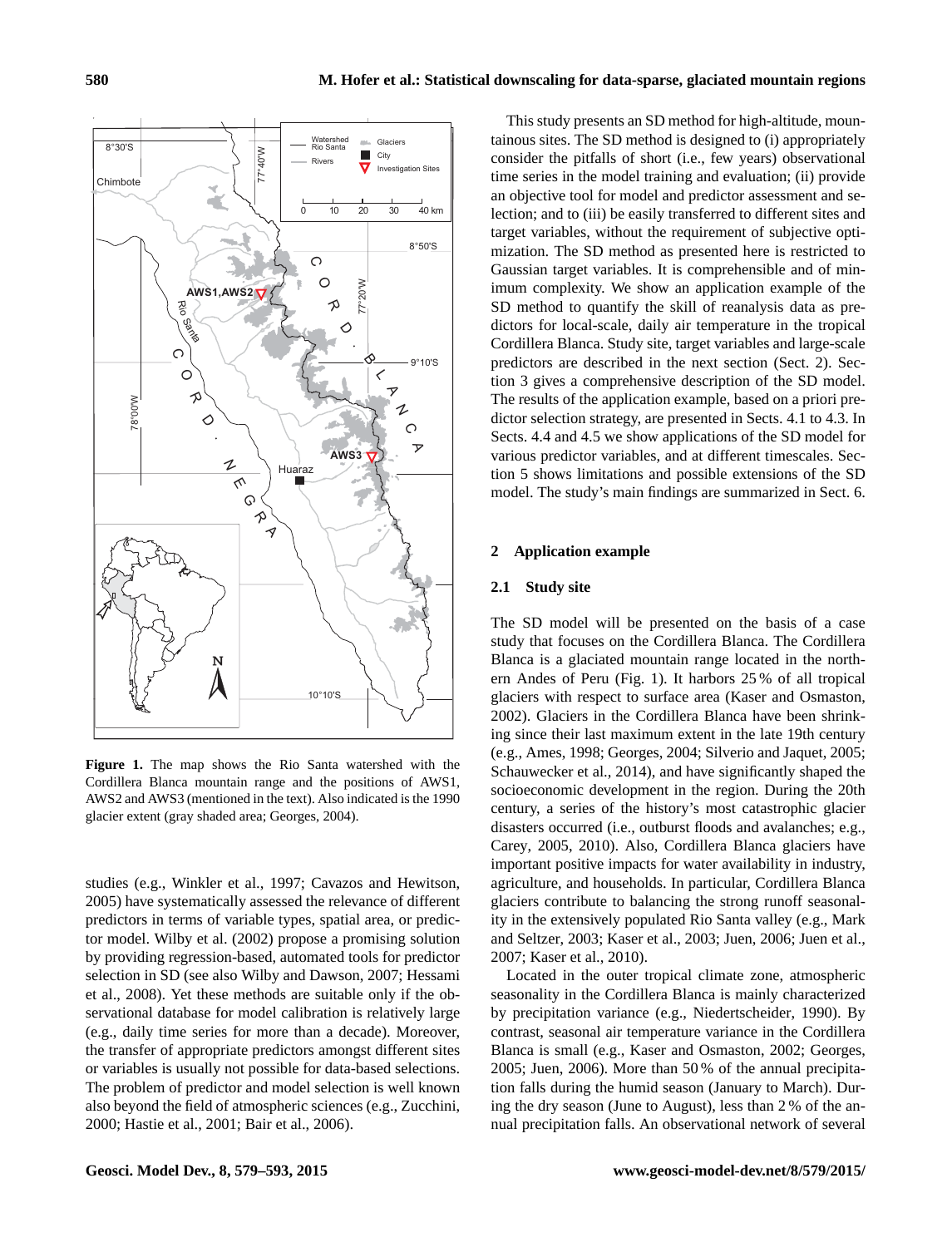automatic weather stations (AWSs) has been installed at and nearby glaciers in the Cordillera Blanca since 1999. The primary goal of the measurement network was to provide highresolution data for glacier mass balance, and runoff modeling [\(Juen et al.,](#page-13-11) [2007\)](#page-13-11). Maintaining the AWSs to provide continuous and reliable atmospheric time series has represented a logistical and technical challenge. Field work has been costly in terms of time and materials, since the AWSs are located at very high altitudes (between 4700 and 5100 m a.s.l.), and in remote areas. Further problems also include instrument theft and natural hazards [\(Juen,](#page-13-10) [2006\)](#page-13-10). Due to these difficulties of providing long-term and reliable measurement series from these sites, SD methods have been investigated that are able to provide useful results also on the basis of limited mea-surement availability. [Hofer et al.](#page-13-14) [\(2010\)](#page-13-14) presented a comprehensive SD modeling procedure for extending the short-term AWS time series backwards in time. They used sub-daily air temperature and specific humidity as the target variables, and reanalysis data as the large-scale predictors. [Hofer et al.](#page-13-14) [\(2010\)](#page-13-14) found that the SD model skill largely varies as a function of season and time of day, and emphasized uncertainty in the exact choice of the mixed-field predictors variables. [Hofer et al.](#page-13-15) [\(2012\)](#page-13-15) used a simpler methodology that is based on single linear regression, in order to determine the optimum reanalysis data set for air temperature in the Cordillera Blanca.

# **2.2 The predictands: daily mean air temperature from different sites**

The target variables (predictands) of the present study are daily mean air temperature time series measured at three different AWSs in the Cordillera Blanca (hereafter referred to as AWS1, AWS2, and AWS3). AWS1, AWS2 and AWS3 include the longest time series available from all AWSs installed in the Cordillera Blanca to date. Yet the measuring periods are still relatively short, ranging from July 2006 to July 2012 (AWS1), to August 2011 (AWS2), and to December 2009 (AWS3), with 3 months of missing data at AWS2. Below, we refer to period 1 as the common period of available data for all three AWSs (i.e., July 2006 to December 2009), and to period 2 as the longest measurement period (at AWS1, i.e., July 2006 to July 2012). AWS1, AWS2, and AWS3 are situated in the vicinity of retreating glacier tongues on rocky terrain (glacial polish and moraines), at 5050, 4825, and 4950 m a.s.l., respectively. Whereas AWS1 and AWS2 are located at only about two kilometers distance in the Paron valley (northern Cordillera Blanca), AWS3 is located approximately 100 km further southward in the Shallap valley (to the west of Huaraz, the capital of the Ancash region). The locations of AWS1, AWS2, and AWS3 are indicated in Fig. [1.](#page-1-1) In technical terms, the measurements were carried out at a hourly time interval with HMP45 sensors by Väisalla and ventilated radiation shields, as described by [Georges](#page-12-9) [\(2002\)](#page-12-9).

<span id="page-2-0"></span>

**Figure 2.** Monthly statistics of daily air temperature time series at AWS1 (5050 m a.s.l.), AWS2 (4820 m a.s.l.), and AWS3 (4950 m a.s.l.), and of the a priori selected predictor rea-ens-air (as defined in the text). Shown are the means (blue solid line) and the medians (red dashes). The edges of the thick blue bars are the 25 and the 75 percentiles. The thin blue bars extend to the most extreme data not considered as outliers, and the red crosses are the outliers. All statistics are computed for period 1 (July 2006 to December 2009).

Figure [2](#page-2-0) shows statistics of AWS1, AWS2, and AWS3 daily mean air temperature for each calendar month, for period 1. The daily means are calculated from hourly samples measured at the AWSs. The daily mean air temperature values are approximately normally distributed (not shown). The seasonal cycles in the data are small  $(< 2 °C)$ , showing multiple local minima and maxima throughout the year. This occurrence of multiple maxima and minima, however, should not be overvalued as a climatology, because they are based on only 4 years of measurements. The interquartile ranges of the daily mean air temperature (blue bars in Fig. [2\)](#page-2-0) amount to less than  $2^{\circ}$ C in 50% of all months, at all AWSs. The highest within-month variabilities occur from December to January, which points to El Niño–Southern Oscillation (ENSO) playing an important role in the region at this time of the year (e.g., [Vuille et al.,](#page-14-7) [2008b\)](#page-14-7). Within-month variabilities are generally lower for the dry season months June to July. Also shown in Fig. [2](#page-2-0) are statistics of the reanalysis data predictor that will be referred to later.

#### **2.3 Reanalysis data: the large-scale predictors**

In this study, reanalysis data are used as the large-scale predictors for daily mean air temperature measured at AWS1, AWS2, and AWS3. Generally available at sub-daily time resolutions, reanalysis data are the computationally expensive product of data assimilation, i.e., the optimum combination of state-of-the-art general circulation model forecasts with quality-controlled observations. Being based on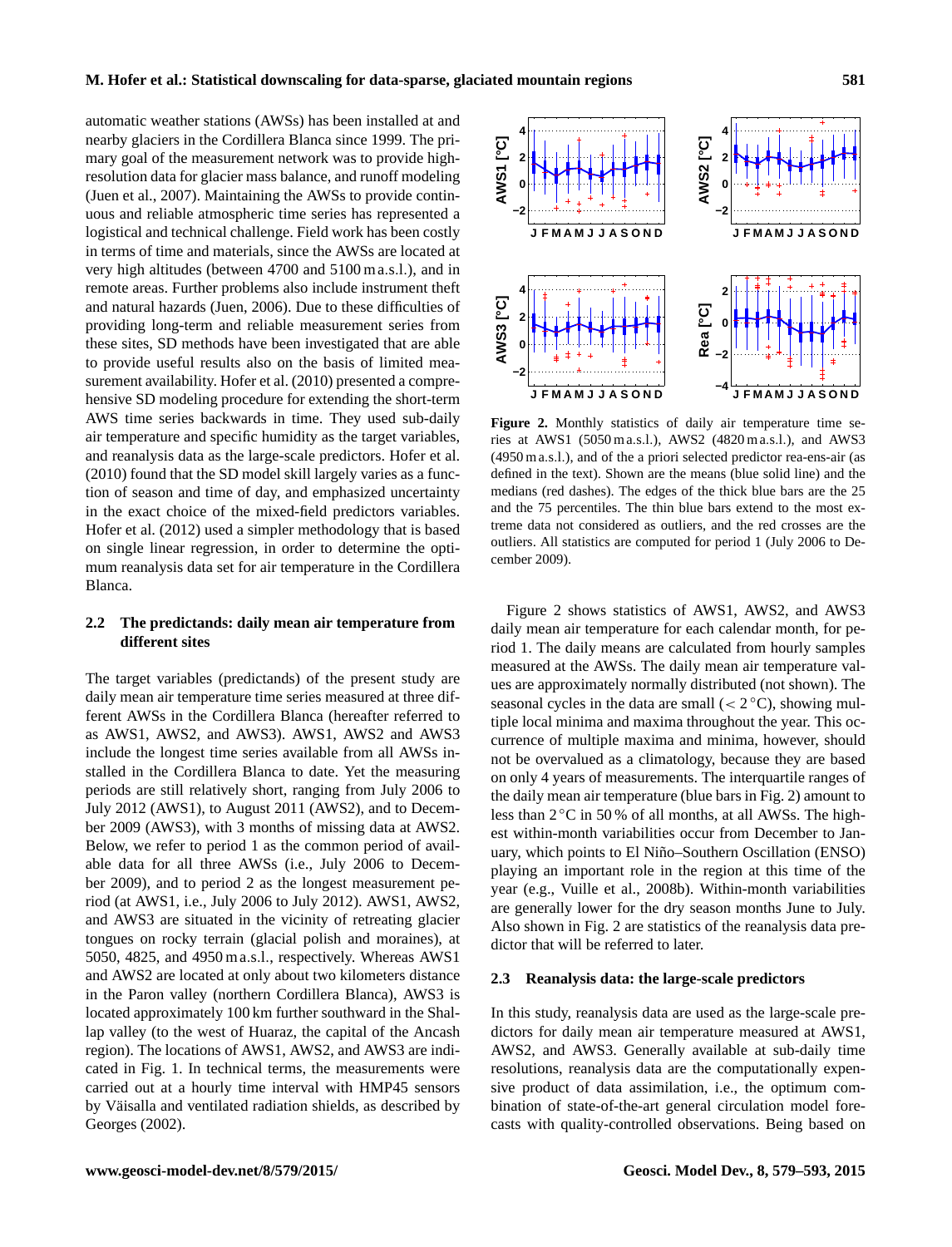a fixed modeling system over the entire assimilation period, the reanalyses do not include data discontinuities due to changes in atmospheric model and assimilation techniques, as do the numerical weather prediction analyses. Thus, in terms of spatiotemporal completeness and consistency, reanalysis data are known to represent the most accurate estimate of the past state of the atmosphere. However, a major source of uncertainty in the reanalysis data relates to changes in the observing system (e.g., [Trenberth et al.,](#page-14-8) [2001\)](#page-14-8). Global reanalysis data are produced at five institutions worldwide: (i) the National Centers for Environmental Prediction, NCEP, (ii) the European Centre for Medium-Range Weather Forecasts, ECMWF, (iii) the Japan Meteorological Agency, JMA, (iv) the National Aeronautics and Space Administration, NASA, and (v) the National Oceanic and Atmospheric Administration, NOAA (in cooperation with partner institutions not mentioned here for brevity).

To extend knowledge about the mountain glacier variations to unobserved time periods or regions, more and more studies have relied on reanalysis data (e.g., [Stahl et al.,](#page-14-9) [2008;](#page-14-9) [Kotlarski et al.,](#page-13-16) [2010;](#page-13-16) [Paul and Kotlarski,](#page-13-17) [2010;](#page-13-17) [Marzeion](#page-13-18) [et al.,](#page-13-18) [2012;](#page-13-18) [Mölg et al.,](#page-13-19) [2012;](#page-13-19) [van Pelt et al.,](#page-14-10) [2012;](#page-14-10) [Giesen](#page-12-10) [and Oerlemans,](#page-12-10) [2013\)](#page-12-10). For studies about the Cordillera Blanca and the South American Andes, the first-generation NCEP reanalyses have been a frequent choice (e.g., [Garreaud](#page-12-11) [et al.,](#page-12-11) [2003;](#page-12-11) [Vuille et al.,](#page-14-11) [2008a,](#page-14-11) [b;](#page-14-7) [Hofer et al.,](#page-13-14) [2010\)](#page-13-14). [Hofer](#page-13-15) [et al.](#page-13-15) [\(2012\)](#page-13-15), however, point out that the first-generation NCEP reanalyses show considerably weaker performance than several other reanalyses for the Cordillera Blanca, e.g., (i) the ERA-interim reanalyses by the ECMWF, (ii) the Modern Era Retrospective-Analysis for Research and Applications from NASA (MERRA), and (iii) the NCEP Climate Forecast System Reanalysis by the NCEP (CFSR).

## <span id="page-3-0"></span>**3 SD model architecture**

## **3.1 A priori predictor selection as a universal approach**

Generally, there are two ways of predictor selection: (1) a priori predictor selection (based on knowledge outside the data), and (2) data-based predictor selection (based on preceding statistical analysis of the predictands). Most SD studies more or less systematically use a combination of (1) and (2), by first pre-selecting a subset of potential predictors from an available pool based on process knowledge, and then choosing the definite, final predictors based on criteria derived from the data (e.g. [Klein and Glahn,](#page-13-20) [1974;](#page-13-20) [Wilby et al.,](#page-14-3) [2002\)](#page-14-3). Yet, data-based selection algorithms have encountered problems such as suboptimal skill of the SD model (e.g., [Michaelsen,](#page-13-21) [1987;](#page-13-21) [Stahl et al.,](#page-14-9) [2008\)](#page-14-9). Furthermore, the validity of data-based selections is generally restricted to each specific site and to the data period of available observations, and generalizations thereof are usually impossible. In this study, we present, apply, and discuss systematic, a priori pre-

<span id="page-3-1"></span>**Table 1.** Specifications of the reanalysis data grid points applied as predictors: coordinates, surface heights  $(h)$ , and mean geopotential heights (gph), with standard deviations in brackets, during the investigation period (all values are in meters above see level).

|                                                        | $h$ [m a.s.l.] | gph 550 hPa $[m a.s.1.]$ |
|--------------------------------------------------------|----------------|--------------------------|
| interim $(77.5^{\circ}$ W, $9^{\circ}$ S)              | 3324           | 5113 $(\pm 11.4)$        |
| CFSR $(77.5^{\circ} \text{ W}, 8.5^{\circ} \text{ S})$ | 3409           | 5106 $(\pm 11.6)$        |
| MERRA $(77.3^{\circ}$ W, $8.5^{\circ}$ S)              | 3120           | 5103 $(\pm 11.4)$        |

dictor selection (thus, selection without looking at observational data).

The proposed a priori selection strategy consists of three simple steps: (i) to relate the same physical predictor and predictand variables; (ii) to consider the time series of this physical variable at only one grid point, namely, the grid point located closest to the study site (in terms of latitude, longitude, and altitude); and (iii) to average these single grid point time series over several different, modern large-scale atmospheric data sets. This a priori predictor selection strategy reduces the five dimensions of the predictor space (here, latitude, longitude, altitude, physical variables, and large-scale data sets) to one dimension, without data analysis. This way, straightforward application to different target variables and/or study regions is allowed for, without requiring subjective optimization. Limitations of this a priori predictor selection will be discussed in Sect. [5.](#page-10-1)

For the application example in our study, (i) implies to use the variable air temperature as predictor for local-scale air temperature measured in the Cordillera Blanca, at the model grid point that is located spatially closest to the study site (ii). Note that the closest grid point is usually not located near the large-scale model surface. Generally, the coarser the large-scale model, the larger is the discrepancy between the real and the model surface. For example, Table [1](#page-3-1) shows coordinates, geopotential heights, and surface elevations of the ERA-interim, MERRA, and CFSR grid points located closest to the study site. The surface grid points of all three reanalysis models are situated only between 3000 and 3500 m a.s.l., thus about 1500 m lower than the AWS sites in reality. The predictors from the vertical pressure level of the AWSs (i.e., 550 hPa) consequently do not contain characteristics of nearsurface variables. However, given the large discrepancy between the reanalysis model topographies, and the real topography, it is reasonable to exclude unrealistic surface variability in the predictors. Step (iii) is a measure of protection against numerical model errors that may affect single grid point data (e.g., [Grotch and MacCracken,](#page-13-22) [1991;](#page-13-22) [Williamson](#page-14-12) [and Laprise,](#page-14-12) [2000;](#page-14-12) [Räisänen and Ylhäisi,](#page-13-23) [2011\)](#page-13-23). By averaging data from different models, numerical noise is reduced even more effectively, than by applying the mean filter to a single model (e.g., [Hofer et al.,](#page-13-15) [2012\)](#page-13-15). In this study, we apply three reanalysis data sets, namely, ERA-interim, MERRA,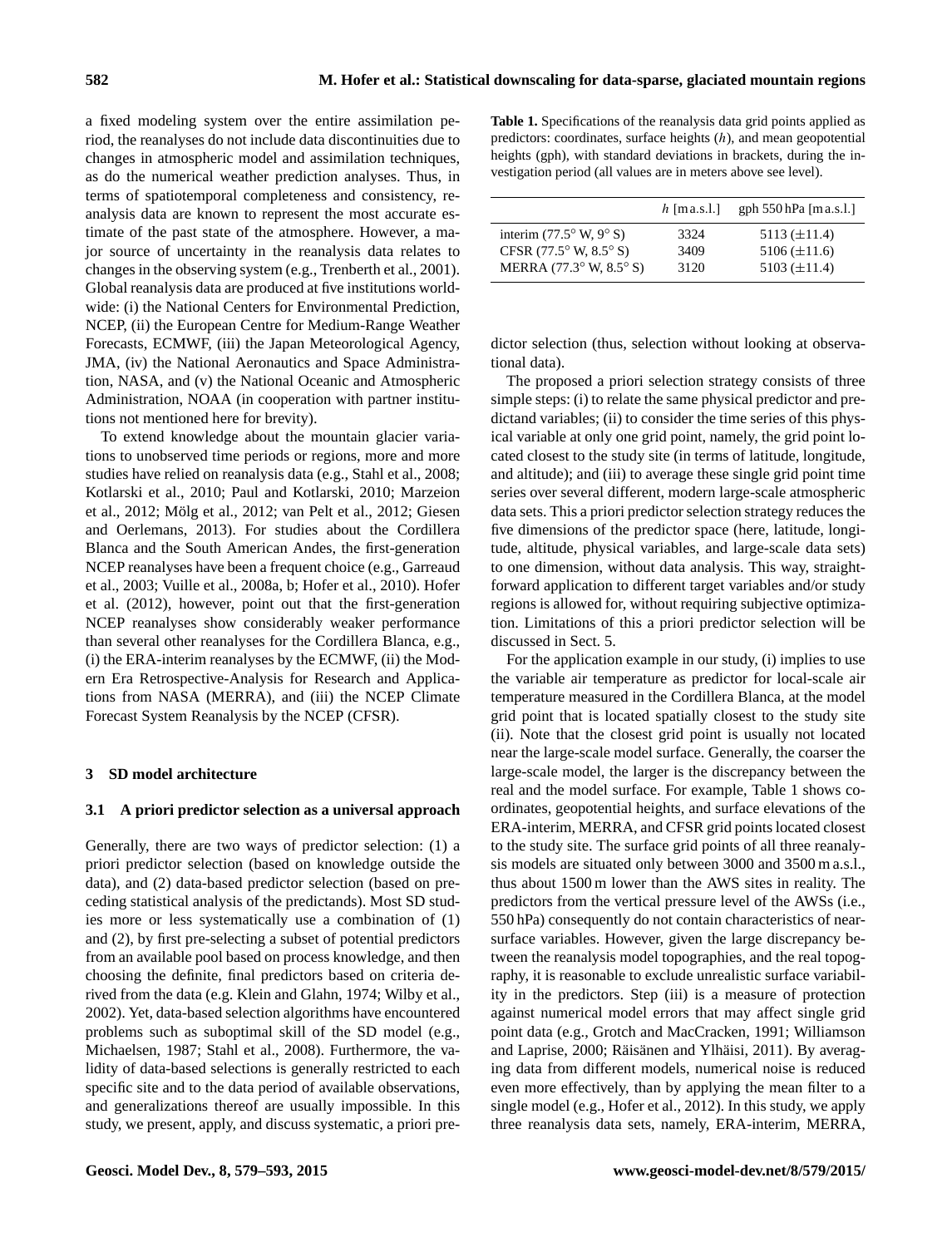and CFSR. These three reanalysis data sets have already shown high skill with regard to daily air temperature variations in the Cordillera Blanca (see [Hofer et al.,](#page-13-15) [2012\)](#page-13-15). In this regard, their selection here is not independent from data analysis. However, it is an intuitive choice, because all three reanalysis data sets have been produced very recently, are thus based on state-of-the art modeling systems, and are available at very high spatial resolutions. To sum up, in our study the a priori predictor consists of the average of three time series in total (of the three reanalysis models). This a priori predictor (reanalysis-ensemble-air temperature) is abbreviated hereafter by *rea-ens-air*. Statistics of rea-ens-air computed over period 1 are shown in Fig. [2.](#page-2-0)

## **3.2 Preprocessing: accounting for seasonal periodicity**

If atmospheric time series are considerably shorter than 30 years and the climatological seasonal cycle is not known, the problem arises of how to strictly distinguish periodic, seasonal variations from aperiodic (or less periodic), day-today and inter-annual variability. Especially in statistical forecasting, periodicity must be accounted for to avoid that the periodic, seasonal variations dominate the model fit. When long enough data series are available, the problem is generally avoided by subtracting the climatological seasonal cycle from the time series (e.g., [Madden,](#page-13-24) [1976\)](#page-13-24). This way seasonal periodicity is removed from the time series, but not necessarily from the model error.

Here we assume that seasonal atmospheric periodicity leads to changing relationships between large- and localscale atmospheric variables throughout the year. To consider the atmospheric seasonal cycle in SD models is important especially if the study site is located in the mountains. For example, local-scale atmospheric conditions can be affected by topographic shading that changes with the solar elevation throughout the year. Due to the general discrepancies between the real topography and model topographies, however, these effects are naturally not represented by the predictors. Therefore, by using separate statistical predictor– predictand transfer functions for the different months of the year (or more generally also for different seasons, or Julian day numbers; e.g., [Themeßl et al.,](#page-14-13) [2011\)](#page-14-13), seasonal periodicity is eliminated not only in the time series but also in the model error. Different transfer functions for the different calendar months are used often also in SD models that rely on stochastic weather generators (e.g., [Wilby and Dawson,](#page-14-4) [2007\)](#page-14-4).

In practice in this study, the predictor–predictand pairs are divided into 12 separate time series, one for each calendar month. The number of observations in each time series consequently amounts to approximately  $n = N/12$ , where N is the length of the entire time series. Hence, all steps of model training and validation (described in the next section) are repeated individually for each calendar month's time series,  $y_m(t)$  ( $y_m(t)$ ) consists of the concatenated daily mean time series of January 2007, January 2008, January 2009, etc.). For simplicity in the following sections, we use the symbol  $y(t)$  for each of the 12 calendar months' time series, omitting the index m for months.

#### <span id="page-4-3"></span>**3.3 SD model training and validation**

<span id="page-4-0"></span>The simplest way to relate an a priori predictor to a target variable is a simple linear regression model. It applies

$$
y(t) = \alpha_1 + \alpha_2 \cdot x(t) + \epsilon(t). \tag{1}
$$

In Eq.  $(1)$ ,  $y(t)$  is the local-scale target variable (the predictand) that varies with time t.  $x(t)$  is the predictor time series (here, a single time series).  $\alpha_1$  and  $\alpha_2$  are the least-squares regression parameters (intercept and slope).  $\alpha_1$  and  $\alpha_2$  are estimated by minimizing the model error,  $\epsilon(t)$ , which is assumed to follow a Gaussian distribution with zero mean. Note that least-squares regression does not account for the time ordering in the data series, and the parameters in Eq. [\(1\)](#page-4-0) are therefore not affected by the use of discontinuous, concatenated (month-separated) time series. Note further that linear leastsquares regression is usually problematic for target variables which strongly deviate from a Gaussian distribution. More precisely, for non-Gaussian variables the normality assumption of  $\epsilon(t)$  is usually violated. Potential modifications of the SD model presented here for non-Gaussian target variables are mentioned in Sect. [5.](#page-10-1) The analytical solutions for the least-squares parameters  $\alpha_1$  and  $\alpha_2$  yield:

<span id="page-4-2"></span>
$$
\alpha_1 = \overline{y} - \alpha_2 \cdot \overline{x}, \n\alpha_2 = r \cdot R_{\sigma},
$$
\n(2)

with  $\overline{x}$  and  $\overline{y}$  being the temporal means of  $x(t)$  and  $y(t)$ , respectively, and

<span id="page-4-1"></span>
$$
R_{\sigma} = \frac{\sigma(y)}{\sigma(x)},
$$
  
\n
$$
r = \frac{\sigma(x, y)}{\sigma(x) \cdot \sigma(y)}.
$$
 (3)

In Eq. [\(3\)](#page-4-1),  $\sigma(y)$  is the temporal standard deviation of  $y(t)$ ,  $\sigma(x)$  is the temporal standard deviation of  $x(t)$ , and  $\sigma(x, y)$ is the sample covariance of  $y(t)$  and  $x(t)$ . r is the Pearson correlation coefficient (e.g., [Von Storch and Zwiers,](#page-14-14) [2001\)](#page-14-14).  $\hat{y}(t)$  are the predictions from the SD model, defined as follows:

$$
\hat{y}(t) = \alpha_1 + \alpha_2 \cdot x(t) = y(t) - \epsilon(t). \tag{4}
$$

The SD model is trained and validated based on a modification of leave-one-out cross-validation described in the following. For each calendar month's time series, the leastsquares parameter estimation is repeated  $n$  times, with  $n$  being the number of observations of each calendar month's time series. Each time,  $n_{\text{lo}}$  observations are excluded from the model fit (the left-out observations), with

$$
n_{\text{lo}} = 2 \cdot \tau_{\rho \cong 0} + 1. \tag{5}
$$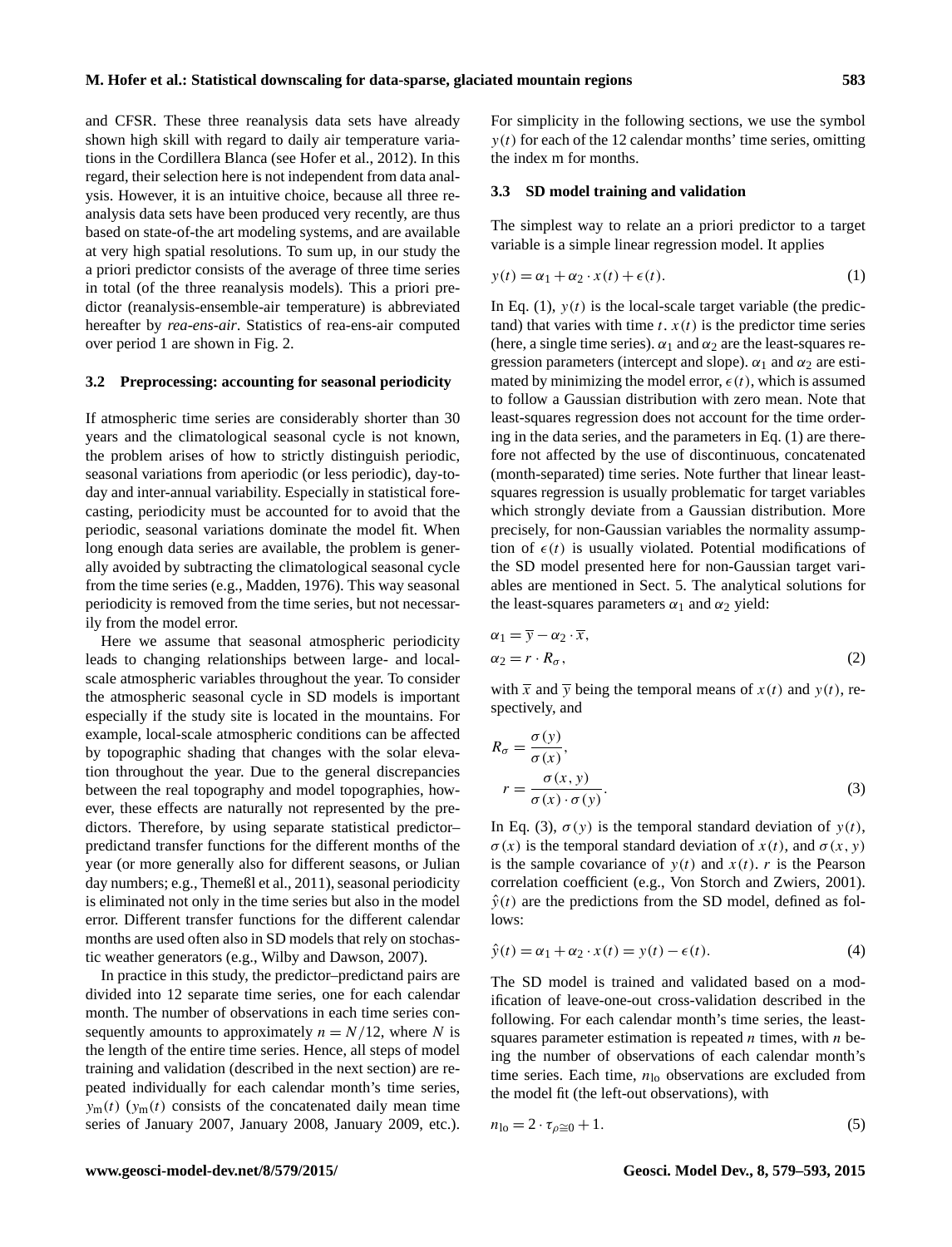$\tau_{\rho} \approx 0$  is the temporal lag, for which the autocorrelation function of each (concatenated) calendar month's time series  $(y(t))$  is within the 95% confidence interval of the autocorrelation for Gaussian white noise. The 95 % confidence interval is approximated with  $2/n^{1/2}$ .  $\tau_{\rho \cong 0}$  is also known as decorrelation time (e.g., [Von Storch and Zwiers,](#page-14-14) [2001\)](#page-14-14). In each cross-validation repetition,  $n_T = n - n_{\text{lo}}$  data pairs are used for the least-squares parameter estimation (the index T denotes training). We use the notation  $y_T$  for the  $n_T$  training observations that slightly differ in each turn of the crossvalidation, and  $\hat{y}_T$  for the SD model estimated based on  $y_T$ . The central of the  $n_{\text{lo}}$  withheld observations can then be considered as independent from the calibration process, and is used to estimate the model test error,  $\epsilon_V(t)$ . By repeating the above-described procedure *n* times, each observation in  $y(t)$ is used once as independent observation for estimating  $\epsilon_V(t)$ :

$$
\epsilon_{\rm V}(t) = y(t) - \hat{y}_{\rm V}(t). \tag{6}
$$

By contrast to  $\epsilon(t)$ ,  $\epsilon$ <sub>V</sub>(*t*) is not involved in the model training process, and is thus more useful for the determination of the model skill. Above,  $\hat{y}_V(t)$  is the SD model estimated individually for each time step t based on all observations despite  $[y(t-\tau_{\rho}\geq0)...y(t+\tau_{\rho}\geq0)]$ . This way, *n* different estimates of the SD model parameters in Eq.  $(2)$  result, being based on n (slightly) varying sub-samples of  $y(t)$ . The resulting variance of the SD model parameters is a measure of the stability of the model parameters (e.g., with regard to influential outliers, see [Michaelsen,](#page-13-21) [1987\)](#page-13-21). The average of the SD model parameters is used to calculate the final SD model predictions,  $\hat{y}(t)$ , for each calendar month. The complete SD model time series is then obtained by putting together in chronological order the 12 calendar month's SD models.

#### **3.4 Skill estimation and significance analysis**

When the cross-validation process is completed, the skill score (SS) can be calculated as follows (e.g. [Wilks,](#page-14-15) [2006\)](#page-14-15):

$$
SS = 1 - \frac{\text{mse}}{\text{mse}_{\text{r}}},\tag{7}
$$

with

$$
mse = \frac{1}{n} \cdot \sum \epsilon_V^2(t).
$$
 (8)

<span id="page-5-4"></span>mse<sub>r</sub> in Eq. [\(7\)](#page-5-0) is the mean of squared errors of the reference model  $\hat{y}_r := \overline{y_T}$ , with  $\overline{y_T(t)}$  being the temporal mean of  $y_T$ , and  $\epsilon_{\text{r}}(t) = y(t) - \hat{y}_{\text{r}}$ :

$$
mse_r = \frac{1}{n} \cdot \sum \epsilon_r^2(t). \tag{9}
$$

Note that SS is a relative accuracy measure, which can be decomposed into the squared Pearson product-moment correlation between the observations and the validation forecasts

<span id="page-5-1"></span> $r_{y\hat{y}} := r(y(t), \hat{y}_V(t))$ , deflated by two penalty terms, as follows (e.g., [Murphy,](#page-13-25) [1988;](#page-13-25) [Wilks,](#page-14-15) [2006\)](#page-14-15):

$$
SS = r_{y\hat{y}}^2 - [r_{y\hat{y}} - \frac{\sigma(\hat{y}_V)}{\sigma(y)}]^2 - \left[\frac{\bar{\hat{y}}_V - \bar{y}}{\sigma(y)}\right]^2.
$$
 (10)

Above,  $\sigma(y)$  and  $\sigma(\hat{y}_V)$  are the temporal standard deviations of  $y(t)$  and  $\hat{y}_V(t)$ , and  $\bar{y}$  and  $\hat{y}_V$  are the temporal means of  $y(t)$  and  $\hat{y}_V(t)$ . The second term in Eq. [\(10\)](#page-5-1) is a measure of reliability, or conditional bias, and the third term in Eq. [\(10\)](#page-5-1) is the square of the unconditional bias standardized by  $\sigma(y)$ . For least-squares regression, the second and third terms in Eq. [\(10\)](#page-5-1) are usually zero. However, because for each time step t, the least-squares model training for  $\hat{y}_V(t)$  is independent from  $y(t)$  (since the training sample used to estimate  $\hat{y}_V(t)$  does not include  $y(t)$  nor nearby, correlated data points), the terms will usually differ from zero.

<span id="page-5-3"></span>Below, we show an application of the SD model framework for short measurement series (about 3- to 7-year measurements, as introduced in Sect. [2\)](#page-1-0). In order to give an objective quantification of whether the available time series are long enough for the SD model and skill assessment to be reliable (and useful), we determine if SS is significantly larger than 0 as follows. Because of Eq.  $(7)$ , SS  $> 0$  implies that  $mse<sub>r</sub> - mse > 0$ . Because of the linearity of the mean, this further implies  $\overline{ds\epsilon} > 0$ , with  $ds\epsilon(t) := \epsilon_{\rm r}^2(t) - \epsilon_{\rm V}^2(t)$ , and  $\overline{\epsilon}$ denoting the mean over all  $n$  time steps. To estimate the sampling distribution of the mean of the squared error differences  $ds\epsilon$ , we use moving block bootstrap. Moving block bootstrap is a variant of bootstrap that preserves the temporal autocorrelation structure of a time series. It works in the same way as ordinary bootstrap (e.g., [Wilks,](#page-14-15) [2006\)](#page-14-15), but instead of resampling from  $n$  individual (independent) observations, the resampling is based on blocks of observations of length L. Here, we use  $L$  as approximated for first-order autoregressive processes  $(AR(1))$  by [Wilks](#page-14-16) [\(1997\)](#page-14-16), based on the implicit equation

<span id="page-5-2"></span><span id="page-5-0"></span>
$$
L = (n - L + 1)^{(2/3)(1 - n_{\text{eff}}/n)},
$$
\n(11)

<span id="page-5-5"></span>with

$$
n_{\text{eff}} \approx n \frac{1 - \rho_1}{1 + \rho_1}.\tag{12}
$$

 $\rho_1$  is the lag-1 autocorrelation of  $d s \epsilon(t)$ , and n is the number of cross-validation repetitions, as above. We use  $L = \sqrt{n}$ as a starting value for the iterative solution of Eq. [\(11\)](#page-5-2), as suggested by [Wilks](#page-14-16) [\(1997\)](#page-14-16). The moving block bootstrap is used to produce 10 000 bootstrap samples of  $d s \epsilon(t)$ , and for each bootstrap sample  $\overline{dse}$  is computed. Finally, SS is considered significant, if the 5th percentile of  $ds \in ($  based on the 10 000 bootstrap samples) is larger than zero. The minimum number of observations required for the SD model to show significant skill,  $n_{\text{min}}$ , can then be estimated as follows: the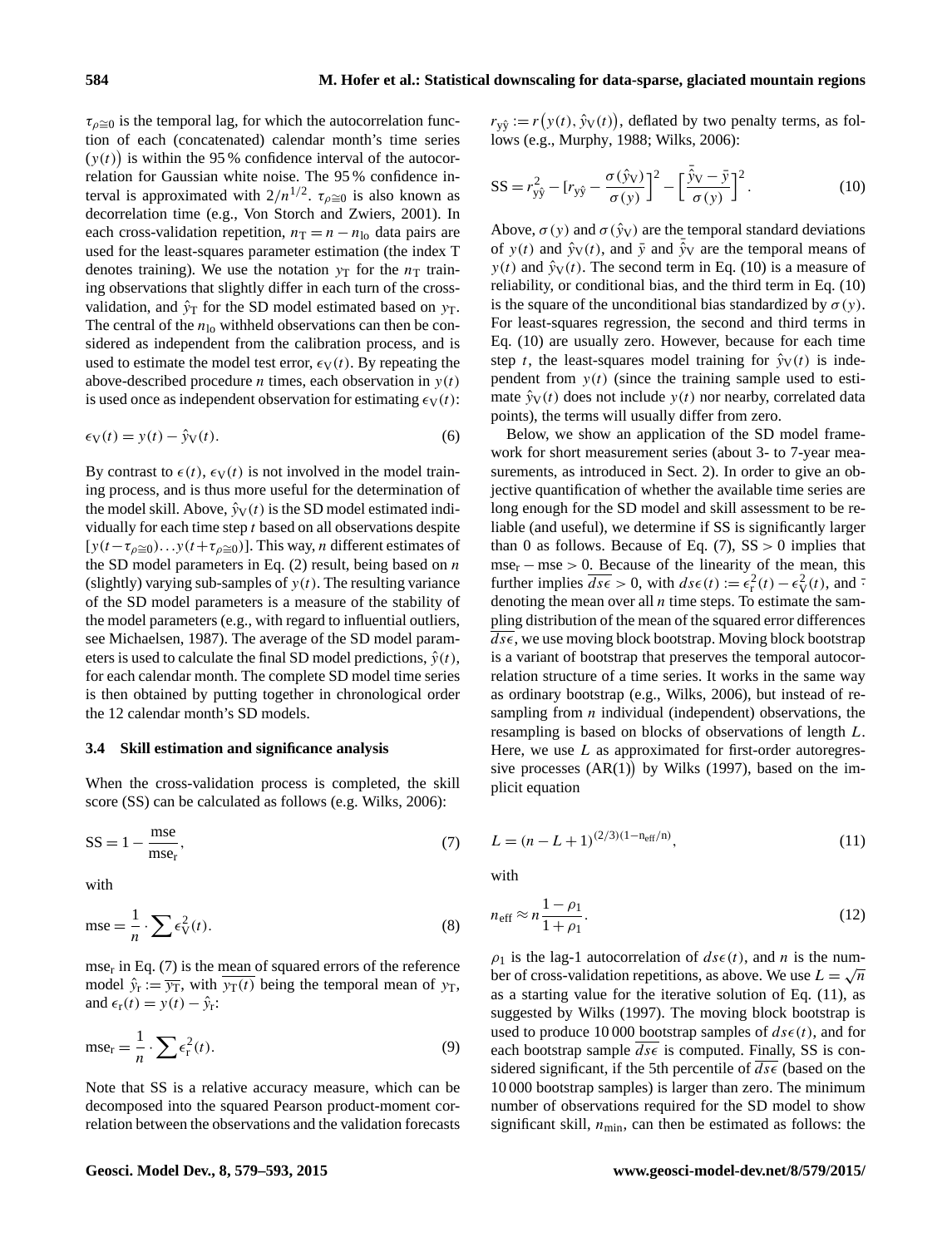<span id="page-6-1"></span>

**Figure 3.** Example of the SD model skill estimation based on cross-validation as described in Sects. [3.3](#page-4-3) and [4.1,](#page-6-0) for AWS1 predictands and the rea-ens-air predictor in March (top) and July (bottom):  $y_T(t)$  (blue line),  $\hat{y}(t)$  based on  $y_T(t)$  (red line), the  $\hat{y}_r$  (black line),  $y(t)$ , the observation considered independent from the model process (blue star), the corresponding value of  $\hat{y}_V(t)$  (red star), and of  $\hat{y}_r$  (black star). The gray shaded area highlights the observations left out in the model calibration process (for illustration here, at cross-validation step 15). Note that the gray bar changes its position at each cross-validation step (as described in the text).

observation time series is stepwise reduced, and the SD modeling procedure and the skill assessment are repeated, until SS is no longer found to be significant. This way, 12 numbers are obtained that represent the minimum number of observations required in each calendar month to construct a SD model with statistically significant skill.

## **4 Results and discussion**

# <span id="page-6-0"></span>**4.1 Demonstration of the model training and validation procedure**

Figure [3](#page-6-1) provides a comprehensible example of the skill estimation procedure described above. The two plots show daily air temperature time series  $(y_T)$  of the months March (top) and July (bottom) at AWS1 (blue line). The example shows the SD model building and error estimation in an individual repetition of the least-squares regression procedure in the frame of the modified leave-one-out cross-validation. The gray bar indicates the  $n_{\text{lo}}$  observations left out in the model calibration. Note that for each of the  $n$  parameter estimation repetitions, the gray bar is shifted one observation to the right. The number of observations left out is determined by the cross-validation parameter  $\tau_{\rho \simeq 0}$ . The values of  $\tau_{\rho \simeq 0}$  are 11 in March, and 3 in July. This means that, e.g., in the March time series an observation is considered independent from an other observation only if there is a shift of at least 11 time steps (in this case, days) between the two observations. Thus, for the March time series the gray bar includes  $11 \cdot 2 + 1 = 23$  left-out observations. The red line is  $\hat{y}_T$ . The error  $\epsilon_V(t)$  of Eq. [\(6\)](#page-5-3) is then estimated as the difference between the central observation  $y(t)$  (blue star in the gray bar in Fig. [3\)](#page-6-1), and the model value at this time step  $\hat{y}_V(t)$  (red star in the gray bar in Fig. [3\)](#page-6-1).  $\hat{y}_r$  used to calculate  $mse_r$  in Eq. [\(9\)](#page-5-4) is the black star in Fig. [3](#page-6-1) (identical with the black line), calculated as the mean of  $y_T$ , the observations used in the model training. Cross-validation is repeated until each observation  $y(t)$  is used once to determine the model error. This way independence between the observations used in the model training and the validation process is guaranteed, and at the same time all observations can be used to determine the final SD model.

## **4.2 SD model parameters**

Figure [4](#page-7-1) shows the regression parameters r, and  $R_{\sigma}$  of the 12 calendar months for data from AWS1. We show r and  $R_{\sigma}$ instead of  $\alpha_1$  and  $\alpha_2$ , because r and  $R_\sigma$  can be interpreted immediately in terms of quality of the predictor–predictand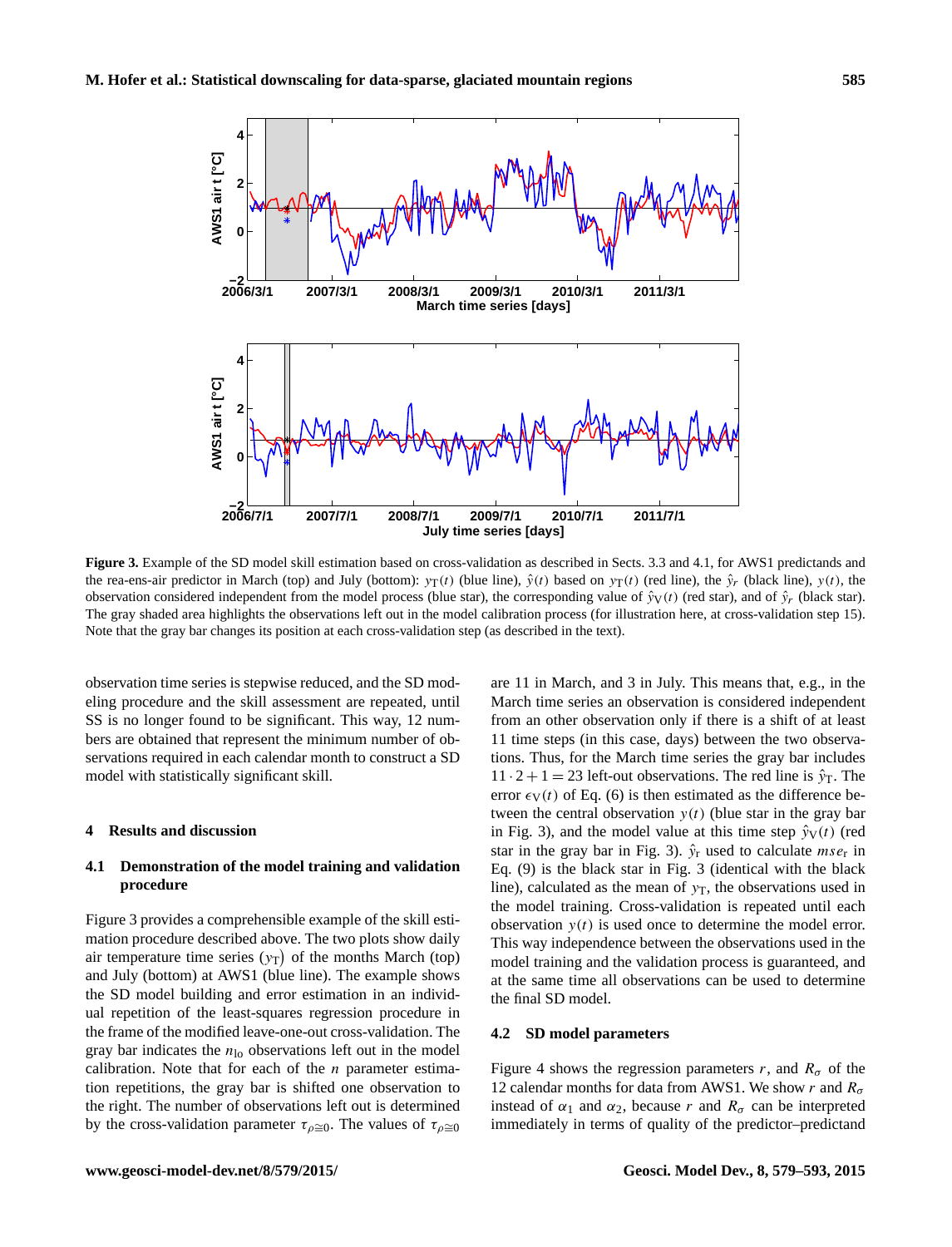<span id="page-7-1"></span>

**Figure 4.** Boxplots of the ESD model parameters: medians (dots) of the downscaling model parameters r (top) and  $R_{\sigma}$  (bottom) estimated by cross-validation with AWS1 air temperature as the predictands and rea-ens-air as the predictor, for all calendar months. The edges of the boxes are the 25th and the 75th percentiles. The dashes extend to the most extreme data not considered as outliers.

relationship (see Eq. [2\)](#page-4-2). Both r and  $R_{\sigma}$  show a remarkably high inter-monthly variability. Also shown in Fig. [4](#page-7-1) are the uncertainties of r and  $R_{\sigma}$  (the edges of the boxes indicate the 25 and 50 percentiles of the regression parameters estimated in each repetition of the least-squares procedure of the crossvalidation). Values of  $r$  are higher than 0.6 for the months January to May (wet season in the Cordillera Blanca), and in September. For the remaining months (June to August, November and December), values of  $r$  are between 0.4 and 0.6. The largest sampling uncertainties of  $r$  are evident for the months February to April.  $R_{\sigma}$  throughout the year varies from approximately 0.9 to 1.4. Values of  $R_{\sigma}$  close to one (e.g., for the calendar months May to August) imply that the standard deviation of the predictand is similar to the standard deviation of the predictor. Values of  $R_{\sigma}$  larger than one (e.g., for December) imply that the standard deviation of the predictand is larger than the standard deviation of the pre-dictor (see Eq. [3\)](#page-4-1). To sum up, while values of  $r$  indicate a strong predictor–predictand relation, the high variations of the downscaling parameters throughout the year clearly show the importance of using distinct models for each calendar month.

Figure [5](#page-7-2) shows values of the cross-validation parameter  $\tau_{\rho} \approx 0$  of the 12 calendar months for data from AWS1 (red circles). As defined in Sect. [3.3,](#page-4-3)  $\tau_{\rho} \approx 0$  can be interpreted as the temporal lag in days, for which the daily mean air temperature values can be assumed to be independent. Values of  $\tau_{\rho \simeq 0}$  vary between 3 (weak persistence) and 20 days (strong persistence) for the different calendar months. For the months January to April, values of  $\tau_{\rho} \approx 0$  are considerably higher (13, 11, 11 and 20 days, respectively) than for the remaining months. These higher values of  $\tau_{\rho \cong 0}$  are prob-

<span id="page-7-2"></span>

**Figure 5.** The black circles show the minimum number of AWS1 air temperature observations required for each calendar month's model to obtain statistically significant skill  $(n_{\text{min}})$ , based on rea-ens-air, as described in the text). The red circles (right axes) show the decorrelation time ( $\tau_{\rho \cong 0}$ ), for each month's daily air temperature time series recorded at AWS1.

ably due to high intra-seasonal variations of humidity and rainfall in those months that also affect the air temperature variations. More specifically, intra-seasonal variability in the tropical Andes is characterized by rainy episodes in terms of wet-day sequences followed by dry-day sequences, and are associated to variances of air temperature [\(Garreaud et al.,](#page-12-11) [2003\)](#page-12-11). Overall in the tropics, such synoptic episodes typically range from 30 to 60 days (with the basic mechanism known as the Madden–Julian Oscillation, MJO; [Madden and](#page-13-26) [Julian,](#page-13-26) [1994\)](#page-13-26). For the Bolivian Altiplano (located nearby the Cordillera Blanca), however, [Garreaud et al.](#page-12-11) [\(2003\)](#page-12-11) reported shorter synoptic periods of approximately 15 days in length. Please note that by examining  $\tau_{\rho} \approx 0$  of the month-separated and concatenated time series, it is not possible to identify the full length of the MJO cycles. Small values of  $\tau_{\rho \simeq 0}$  especially for the austral winter months indicate small interannual variability. In other words, there are no important differences amongst the different years of the respective austral winter months. In fact, ENSO, the most important source of inter-annual variability in the region, has its strongest and most widespread impacts during austral summer.

#### <span id="page-7-0"></span>**4.3 Skill assessment**

In Fig. [6,](#page-8-1) values of SS of the predictor rea-ens-air are shown for the 12 calendar months, and data from AWS1, AWS2 and AWS3, covering period 1 (bars). For AWS1, values of SS are also shown based on period 2 (circles), and will be discussed here first. These values of SS show a distinct seasonal pattern, with two maxima for April and September ( $SS \approx 0.6$ ), and two minima for June and for November ( $SS \approx 0.3$ ). The lowest values of SS result for the core dry season months June and July, and the highest values of SS for the wet season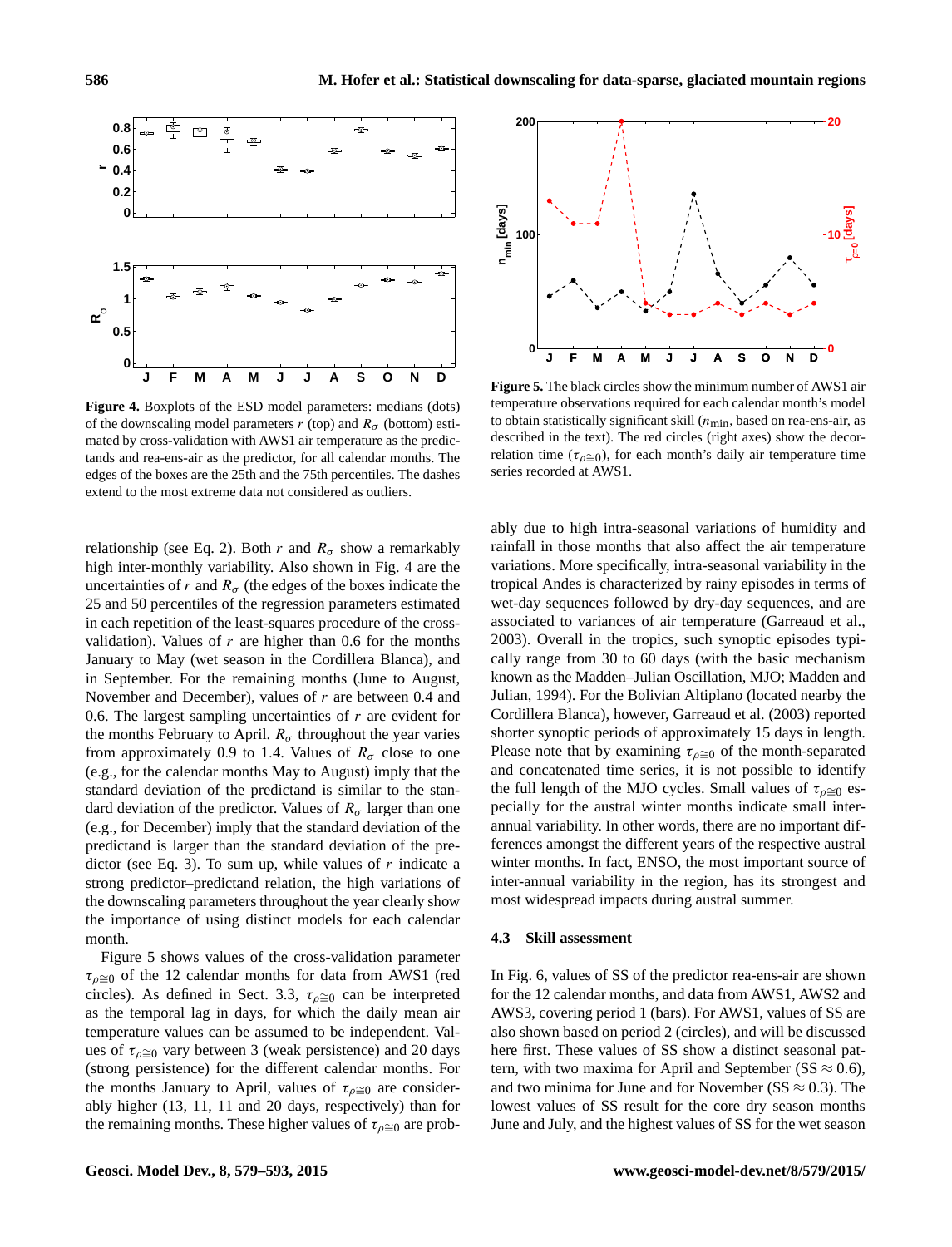<span id="page-8-1"></span>

**Figure 6.** Values of SS for AWS1 (black), AWS2 (gray), and AWS3 (white) for the predictor rea-ens-air for period 1. The open circles show the respective values of SS at AWS1 for its entire data period (period 2).

months February to April. The high values of SS in the wet season imply that the largest portion of day-to-day variability of AWS1 air temperature can be explained by rea-ensair. This indicates spatially very homogenous air temperature fluctuations for these months of the year. In fact, [Garreaud](#page-12-11) [et al.](#page-12-11) [\(2003\)](#page-12-11) reported spatially very coherent intra-seasonal weather patterns for the nearby Bolivian Altiplano, and also the MJO is known to act on large spatial scales (with local wavelengths of  $1.2 - 2 \times 10^3$  km). By contrast in the core dry season, values of SS for rea-ens-air reach only half of the wet season values. A possible explanation is that variability in the dry season might be governed by processes that act more locally (e.g., processes that are triggered by the complex topography). We further hypothesize that the generally weaker synoptic forcing during the dry season impacts the local-scale variability in a more subtle way, which is not resolved with the single linear predictor rea-ens-air. In Fig. [3](#page-6-1) (lower panel), the SD model predictions for daily air temperature in the dry season month July show only minor variance. Also the variability in the observational time series is evidently smaller for July than for the wet season month March (upper panel in Fig. [3\)](#page-6-1). Nevertheless, the underestimation of observed variance is smaller for the wet season month March, indicating higher co-variability between the predictor and predictand time series. The values of SS based on period 1 show a similar seasonal pattern for all AWSs (see Fig. [6\)](#page-8-1). However, the seasonal patterns of SS for AWS1 differ among the two periods, period 1 versus period 2. For period 1, the values of SS are generally lower than for period 2. This is an expected result, because increasing the database for the model training (from period 1 to period 2) allows for a more accurate estimation of the model parameters (since  $n<sub>T</sub>$  increases), and consequently the values of SS are higher. With

<span id="page-8-2"></span>**Table 2.** Values of SS and  $r^2$  for the three assessed AWSs, averaged over all months of the year, estimated using the entire measuring periods from each AWS, and in brackets the respective values based on period 1 (only for AWS1 and AWS2, because the entire measuring period of AWS3 is per definition equal to period 1).

|             | AWS <sub>1</sub>        | AWS <sub>2</sub>        | AWS3        |
|-------------|-------------------------|-------------------------|-------------|
| $r^2$<br>SS | 0.47(0.4)<br>0.45(0.37) | 0.5(0.38)<br>0.48(0.32) | 0.48<br>0.4 |

<span id="page-8-3"></span>**Table 3.** List of predictors (and their abbreviations) assessed in Sect. [4.4.](#page-8-0)

| shm | specific humidity at 550 hPa     |
|-----|----------------------------------|
| gph | geopotential height at 550 hPa   |
| air | air temperature at 550 hPa       |
| uwn | zonal wind speed at 550 hPa      |
| vwn | meridional wind speed at 550 hPa |
| spr | surface pressure                 |
| vor | potential vorticity at 550 hPa   |
| t2m | air temperature at 2 m a.s.l.    |
| wwn | vertical wind speed              |
|     |                                  |

further increase of available training data, the dependence of SS on the length of the training series is expected to decrease (e.g., [Hastie et al.,](#page-13-5) [2001\)](#page-13-5).

The significance analysis reveals that values of SS in Fig. [6](#page-8-1) are significant at the 5 % test level, for all calendar months and AWSs. Figure [5](#page-7-2) shows  $n_{\text{min}}$ , at the example of data from AWS1, for each calendar month.  $n_{\text{min}}$  is related to SS, in a way that for higher values of SS,  $n_{\text{min}}$  tends to be lower.  $n_{\text{min}}$  largely varies from a minimum value of 33 (and 36) for the calendar months May (and March), to 136 for the calendar months July. Since the AWS1 time series includes more than 120 to 150 observations per calendar month for period 1, and 210 observations for period 2,  $n_{\text{min}}$  is exceeded for each calendar month, however, only by a small margin for July and November for period 1. Values of SS and  $r^2$  averaged over all calendar months are shown in Table [2,](#page-8-2) for the different AWSs. The values are shown for the measuring periods of each AWS (thus period 1 for AWS3), and for AWS1 and AWS2 additionally for period 1. On average, SS is highest at AWS2 (mean  $SS = 0.48$ ) and lowest at AWS3 (mean  $SS = 0.4$ ). As discussed above for AWS1, values of SS are considerably lower for the shorter, common time period (period 1), for which AWS2 shows even the lowest values of SS. Table [2](#page-8-2) further shows that values of  $r^2$  overestimate the skill, compared to SS based on cross-validation, with up to 0.08 higher values (see AWS3).

#### <span id="page-8-0"></span>**4.4 Towards automated predictor selection**

To this point, we presented the SD modeling procedure based on a priori predictor selection. Now we investigate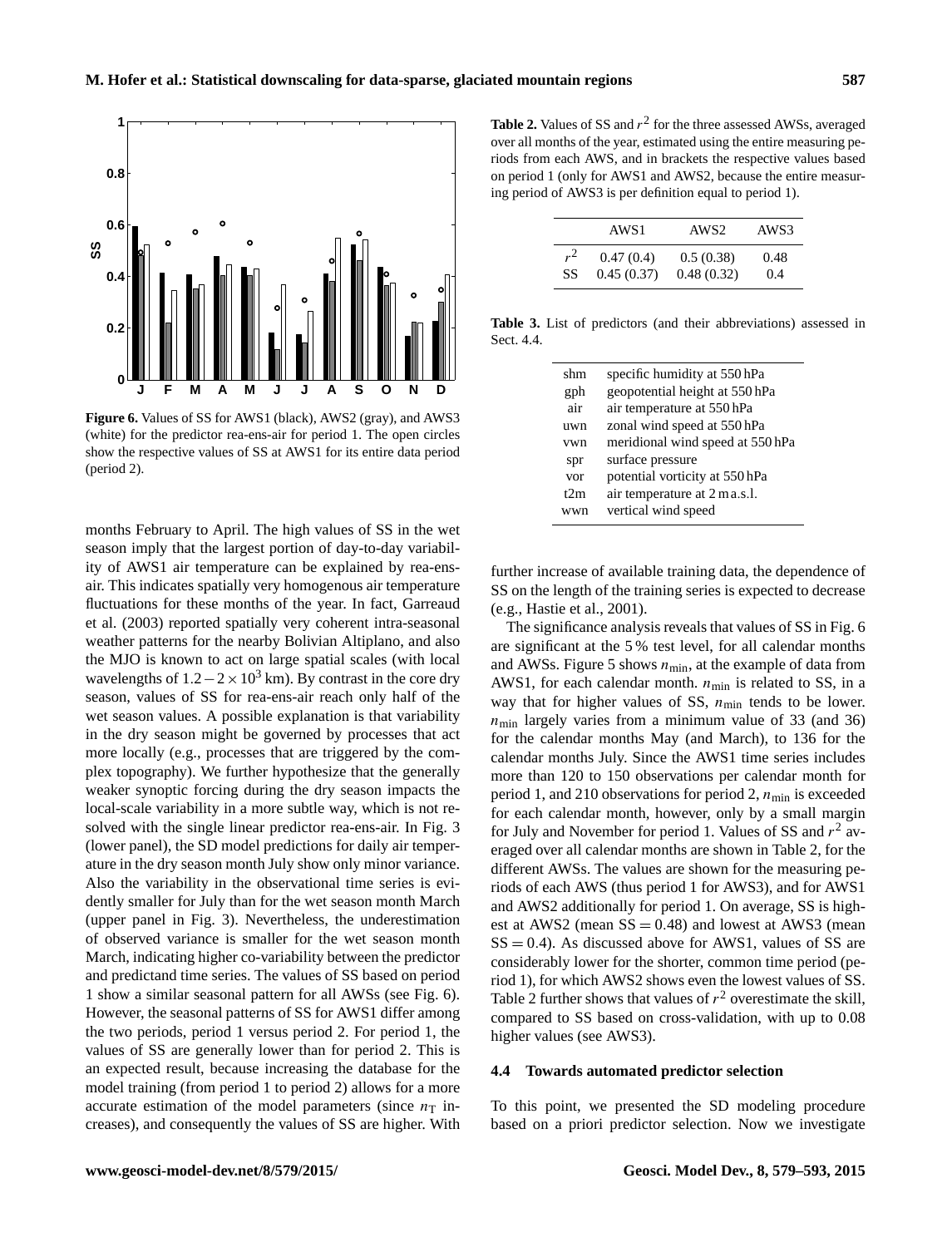<span id="page-9-0"></span>

**Figure 7.** Values of SS for each month (here for AWS1), and the three predictors of those assessed in Sect. [4.4,](#page-8-0) which showed significant results.

the performance of various predictor variables, to demonstrate how the skill assessment presented here can be used for data-based predictor selection. Table [3](#page-8-3) gives a list of all abbreviations of the nine assessed predictor variables: shm, gph, air, uwn, vwn, spr, vor, t2m, and wwn. In this section, all predictor variables are considered from the ERAinterim. We do not consider the multiple reanalysis ensembles as above, because (i) not all variables are available by all reanalyses as analysis values, and (ii) there are inhomogeneities in the CFSR variables spr and wwn between data prior and after December 2010. These inhomogeneities are due to changes in the model configurations from CFSR available until December 2010, to the subsequently operationally available CFSV2. Furthermore, ERA-interim have shown the highest skill for air temperature predictands in the Cordillera Blanca out of all individual global reanalyses, and comparably high skill as the ensemble from multiple reanalyses [\(Hofer et al.,](#page-13-15) [2012\)](#page-13-15). However, unlike multiple reanalysis ensembles, individual reanalyses need to be considered at their optimum scale, in order to eliminate numerical noise related to single grid point data [\(Hofer et al.,](#page-13-15) [2012\)](#page-13-15). Here, we adopt the optimum scale of the ERA-interim determined by [Hofer](#page-13-15) [et al.](#page-13-15) [\(2012\)](#page-13-15) for air temperature in the Cordillera Blanca, which is relatively small: four times four grid points centered horizontally around the study site.

The results of the skill assessment reveal significant skill for only three of the assessed predictor variables: air, t2m, and gph. Values of SS of these variables are shown in Fig. [7](#page-9-0) for each calendar month, and AWS1 data. For all other variables listed in Table [3,](#page-8-3) the values of SS are non-significantly different from zero; moreover, t2m clearly shows lower values of SS than air in all months. Thus, the reanalysis variables that are less affected by the model surface actually emerge as the better predictors for near-surface predictand

<span id="page-9-1"></span>

**Figure 8.** Values of SS for all assessed timescales (daily averages to 6-daily averages) and the 12 calendar months (colors of the bars, January to December), for which SS is found to be significant at each timescale. Shown here is the example of the predictor rea-ensair for AWS1 daily air temperature as target variable. The values of SS are divided by 12 (the number of calendar months), such that the sum of the bars is equivalent to the average SS, at each of the timescales.

<span id="page-9-2"></span>

**Figure 9.**  $r^2$  for 6-hourly and daily (all-month) time series of AWS1 air temperature and all predictors assessed in Sect. [4.4.](#page-8-0)

air temperature at AWS1. This is consistent with findings in earlier studies (e.g., [Murphy,](#page-13-27) [1999;](#page-13-27) [Rummukainen,](#page-13-28) [1997\)](#page-13-28), and supports our a priori assumption that near-surface information above unrealistic model topographies is less useful than data from the pressure level that corresponds to the measurement site. We conclude from Fig. [7](#page-9-0) that (1) only air temperature predictors, or gph (which is physically closely linked with air temperature) show significant skill for dayto-day and year-to-year variability in the linear model set up;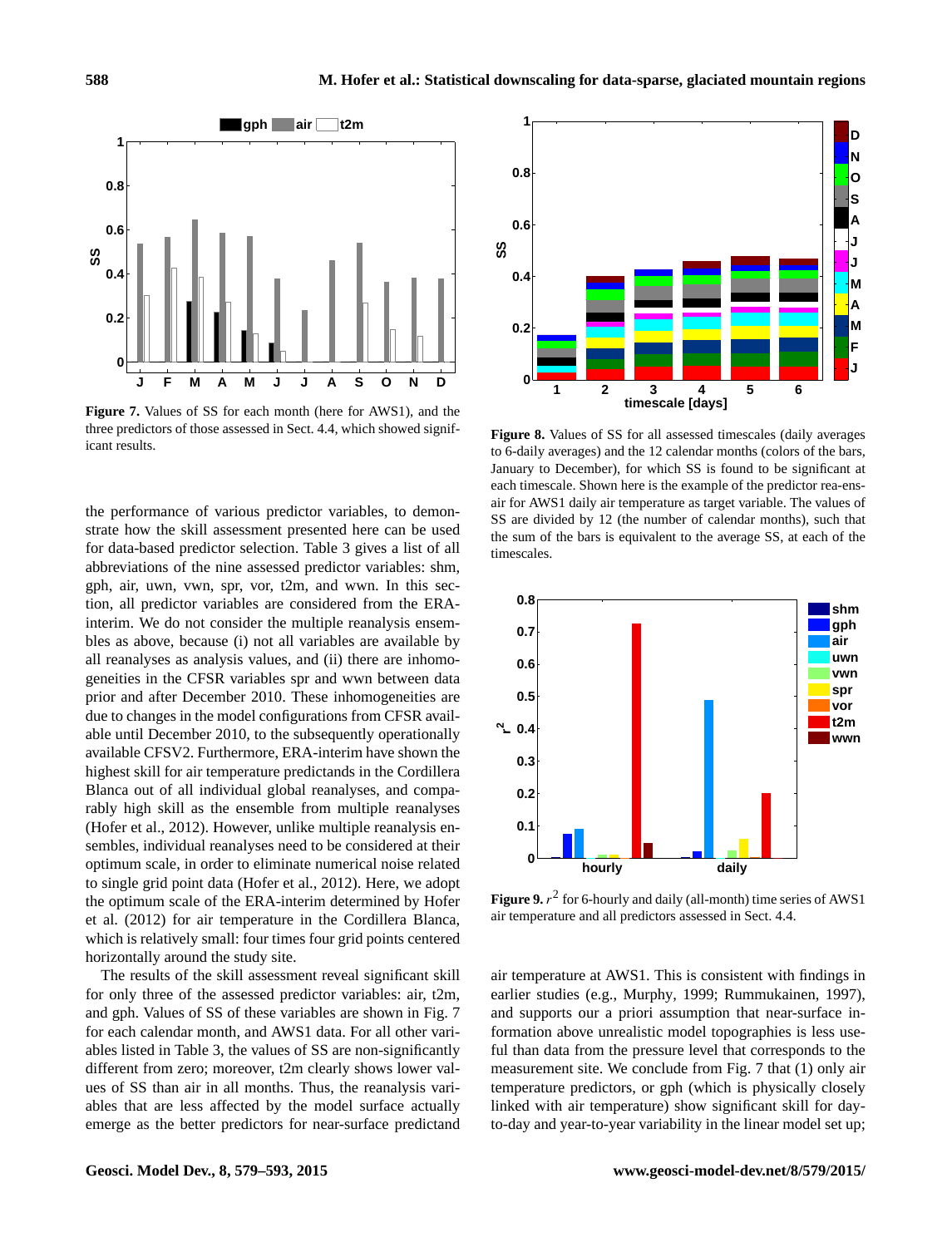(2) the a priori choice of relating the same physical variables in the predictor–predictand transfer function is supported by the data-based analysis; and (3) even if values of SS show a distinct seasonal cycle, the same predictor (i.e., air) shows the highest skill throughout the year.

#### <span id="page-10-0"></span>**4.5 Application of the SD model at varying timescales**

In this section, we systematically investigate the skill of the reanalysis predictors for temporal resolutions beyond the daily timescale. We repeat the modeling procedure as introduced in Sect. [3,](#page-3-0) for the AWS1 time series aggregated from daily to 2-daily, 3-daily, 4-daily, 5-daily, and 6-daily means. 6-daily means represent the lowest temporal resolution, at which statistically significant skill is obtained for all calendar months' models in the application example of our study. In this experiment, we assess each timescale based on a fixed number of time steps  $(n_{exp})$ , in order to allow for a comparison of SS amongst the different timescales.  $n_{\text{exp}}$  is determined by (i) the lowest temporal resolution considered (here, 6-daily means), and (ii) the sample size of each month's time series. More specifically, if a calendar month's time series consists of 144 daily means, it can be aggregated to a series of 24 6-daily means, and thus  $n_{\rm exp}$  is fixed to 24. In order to avoid arbitrary sub-sampling of  $n_{exp}$  observations for the higher time resolutions (daily to 5-daily, of which more than  $n_{\text{exp}}$  time steps are available for the underlying time series), we perform a systematic sub-sampling in terms of moving blocks of  $n_{exp}$  consecutive observations, until each observation has been considered the same number of times (at each timescale, and for each calendar month). The modeling procedure is then repeated for each sub-sample, and the results are averaged over all repetitions. Figure [8](#page-9-1) shows values of SS for different temporal resolutions, and the 12 calendar months of AWS1 data. The values of SS are divided by 12, such that their sum corresponds to the average skill for each timescale (total length of each colored bar in Fig. [8\)](#page-9-1). Note that the values of SS shown here are lower than the values of SS found in Fig. [6,](#page-8-1) because  $n_{exp}$  is smaller than *n* for all timescales. SS shows an increase for longer averaging intervals. The increase of the average skill is most notable from the daily to the 2-daily timescale, whereas for the 4- to 6 daily timescale, only very small differences are evident.

Finally, we show a simple analysis to demonstrate the effects of periodicity (here, diurnal) for regression analysis based solely on  $r^2$  (an often applied criterium for predic-tor selection). Figure [9](#page-9-2) shows values of  $r^2$  between 6-hourly (all-month) time series of AWS1 air temperature, and the predictors assessed in Sect. [4.4:](#page-8-0) shm, gph, air, uwn, vwn, spr, vor, t2m, and wwn. The same analysis is shown at a daily timescale, where the diurnal cycle is eliminated by averaging the 6-hourly data to daily means. Values of  $r^2$  for the 6-hourly data (left hand side in Fig. [9\)](#page-9-2) clearly suggest t2m as the best predictor, showing a relatively high correlation ( $r^2 > 0.7$ ). All other predictors (including air) show

only minor correlation to the predictand ( $r^2$  < 0.1). This pattern significantly changes at the daily time resolution (right hand side in Fig. [9\)](#page-9-2): now the predictor air shows the highest correlation ( $r^2$  is almost 0.5), but t2m shows only very small correlations ( $r^2 = 0.2$  – yet still higher than all other assessed predictors). In the diurnal analysis, t2m appears as important predictor only because of its pronounced diurnal variations which explain the largest portion of variability also in the predictand data. However, this is achieved easily with a constant diurnal cycle. For example, the correlation between the hourly air temperature series, and a time series composed by consecutive constant diurnal cycles is  $r^2 = 0.7$ . Therefore, predictor selection that does not account for diurnal (or other) periodicity is not meaningful. Even though this is by no means innovative in statistics, the issue of periodicity is not accounted for appropriately in numerous studies in the cryospheric sciences.

#### <span id="page-10-1"></span>**5 Limitations and outlook**

The simplicity that makes a priori selection applicable to a broad variety of settings, leads to some limitations with respect to traditionally used data-based selections in SD. First, the predictor rea-ens-air includes only a single variable, i.e. air temperature. Traditional SD studies focusing on air temperature have suggested air temperature predictors in combination with sea level pressure (e.g., [Benestad et al.,](#page-12-12) [2002;](#page-12-12) [Sauter and Venema,](#page-13-29) [2011\)](#page-13-29), geopotential height (e.g., [Kidson and Thompson,](#page-13-30) [1998\)](#page-13-30), zonal wind speed and specific humidity (e.g., [Hofer et al.,](#page-13-14) [2010\)](#page-13-14), or both circulationand radiation-based variables [\(Huth,](#page-13-31) [2004\)](#page-13-31). For precipitation predictands, however, it has already been shown that so-called direct SD approaches (which assume that the single variable precipitation integrates all relevant information from the global atmospheric model for precipitation) outperform traditional approaches that involve several predictor variables other than precipitation (e.g., [Widmann et al.,](#page-14-17) [2003;](#page-14-17) [Schmidli et al.,](#page-14-18) [2007;](#page-14-18) [Themeßl et al.,](#page-14-13) [2011\)](#page-14-13). Second, traditional SD studies have suggested that the optimum downscaling domain is generally not limited to the closest grid points around the study site, but includes important synoptic patterns around and upstream of the study area (e.g., [Benestad et al.,](#page-12-1) [2008\)](#page-12-1). The definite choice of multiple variable, or grid point predictors, however, requires data-based assessments and highly depends on the quality and the availability of observation time series for each individual case. Furthermore, it has been found that increasing the predictor pool leads to suboptimal performance of SD models, even if they are based on automated, cross-validatory selection algorithms (e.g., [Michaelsen,](#page-13-21) [1987;](#page-13-21) [Stahl et al.,](#page-14-9) [2008\)](#page-14-9). In fact, the relation between large- and local-scale variables is represented most accurately by the limited-area numerical atmospheric models (LAMs). LAMs include the most complete framework of linkages between the different scales, i.e. scale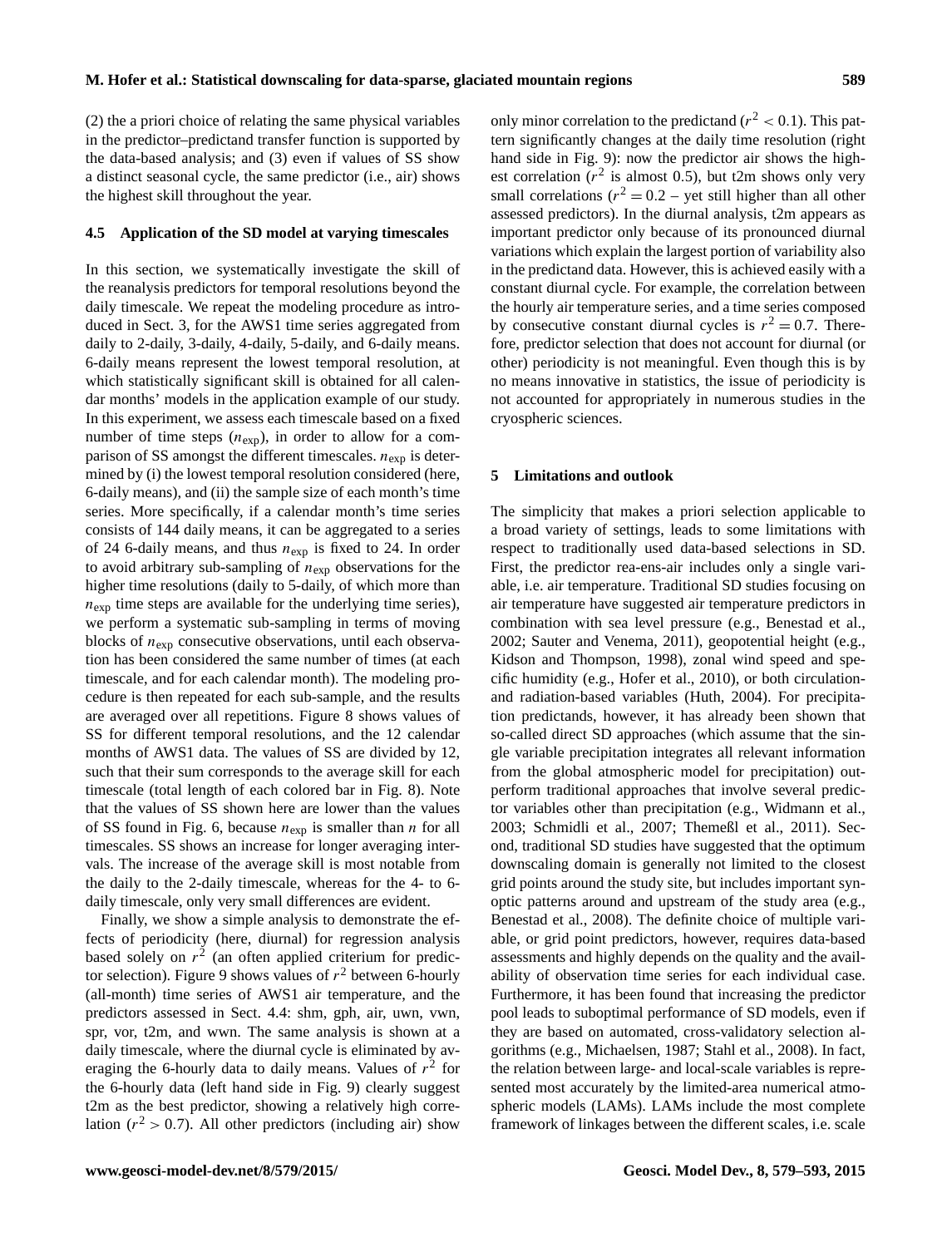interactions expressed by the governing atmospheric equations. However, the disadvantage of LAMs, compared to SD, is their high computational expense.

The SD model presented here consists of 12 different predictor–predictand transfer functions, for the 12 calendar months of the year. Even though these transfer functions are tested based on independent data (using cross-validation), there is no guarantee that the transfer functions remain stationary beyond the observation period. Here we enter into the problem of the stationarity assumption underlying SD models, e.g., the validity of the transfer functions for different climatic periods, or for different phases of ENSO. While assessing the validity of the SD stationarity assumption goes beyond the scope of our study, we like to point out that a priori selections are usually based on assumptions that are independent from the observation period, while data-based selections are strongly linked to the observation period. Therefore, assuming temporal stationarity is more problematic for databased selections than for a priori selections. A systematic investigation of the consistency of SD models for precipitation over century to millennium timescales is given in the work by [Frías et al.](#page-12-13) [\(2006\)](#page-12-13).

Because for leave-one-out cross-validation each training data set contains almost as many data as the original time series, it is useful especially in the case of short observational time series. For sufficiently long time series, a frequently applied, computationally cheaper alternative is kfold cross-validation (with  $k$  being typically 5 or 10). Here, sufficiently long means long enough such that the skill of the SD model no longer depends on the length of the data series (see also the issue of bias-variance trade off for k-fold crossvalidation, [Hastie et al.,](#page-13-5) [2001\)](#page-13-5). In technical terms, leave-oneout cross-validation is similar to (and therefore often mistakenly referred to as) the jackknife resampling technique. The jackknife, however, is generally used in a different context: i.e., for non-parametric estimation of the bias and/or standard deviation of a sampling distribution from data in a single sample (e.g., [Wilks,](#page-14-15) [2006\)](#page-14-15). As not shown in this study, cross-validation is powerful especially for multiple regression problems. Then,  $x(t)$  in Eq. [\(1\)](#page-4-0) has multiple columns,  $x \in R^{(n \times p)}$  with *n* representing the number of observations in the time series, and  $p$  the number of predictors in  $x$ . In fact, SS based on cross-validation is a powerful statistic to detect over-fitting in the case of multiple predictors. More precisely, in the case of over-fitting, SS as defined in Eqs. [\(7\)](#page-5-0) and [\(10\)](#page-5-1) will be equal or smaller than zero, and the significance analysis presented here will reveal no significant skill. More detailed overviews about cross-validating multiple predictor-regressions to protect against over-fitting are given in the statistical textbooks by [Hastie et al.](#page-13-5) [\(2001\)](#page-13-5), and [Wilks](#page-14-15) [\(2006\)](#page-14-15).

The significance testing of SS in this study is a recommended version of hypothesis testing for forecast verification statistics [\(Mason,](#page-13-32) [2008\)](#page-13-32), which does not involve the bootstrap estimation of the distribution of the null hypothesis (by contrast to classical statistical hypothesis testing). In our study, the null hypothesis that SS is equal or smaller than zero is evaluated by examining its unusualness with respect to the 95 % bootstrap confidence intervals of SS (e.g., [Wilks,](#page-14-15) [2006\)](#page-14-15). Further note that the moving block bootstrap applied in our study is based on the condition that the squared error differences  $ds \epsilon(t)$  underly an AR(1) process. In the application example of our study, the  $ds \epsilon(t)$  time series support the AR(1) assumption; however, this is not necessarily the case. Therefore, it is important to assess the autocorrelation function of  $ds \epsilon(t)$  prior to the application of the moving block bootstrap. Adaptations of the block length  $L$  for AR(2) processes and for autoregressive moving average processes are proposed in the work of [Wilks](#page-14-16) [\(1997\)](#page-14-16).

Finally, we would like to add a few notes on the extension of the SD model for non-Gaussian target variables. For non-Gaussian target variables, the application of ordinary leastsquares regression in Eq. [\(1\)](#page-4-0) is often problematic, because then the normality assumption of the model error is usually violated. In this case, there are several possibilities to extend the SD modeling procedure presented here. A simple way to include non-Gaussian target variables is to preprocess the target variable prior to the input in the regression procedure  $y'(t) = f(y(t))$ , such that  $y'(t)$  follows a normal distribution (e.g., by means of power transformations, [Wilks,](#page-14-15) [2006\)](#page-14-15). More complex, yet flexible modifications of the modeling procedure for non-Gaussian targets include the replacement of the least-squares linear regression procedure applied here (Eq. [1](#page-4-0) to Eq. [3\)](#page-4-1) by generalized linear modeling. Furthermore, when nonlinear predictor–predictand relationships are evident from the underlying physics, nonlinear regression may replace the linear regression. In the case of generalized linear models and nonlinear regression, ordinary leastsquares regression is usually replaced by iterative fitting procedures, or maximum likelihood methods (see [Wilks,](#page-14-15) [2006\)](#page-14-15). After the replacement of Eq. [\(1\)](#page-4-0) with Eq. [\(3\)](#page-4-1), with the appropriate model representation for non-Gaussian targets, the skill estimation of the SD model for short, autocorrelated observation time series (Eq. [7](#page-5-0) to Eq. [12\)](#page-5-5) can be equally applied as described above (not shown).

#### <span id="page-11-0"></span>**6 Summary and conclusions**

We have presented a SD technique that links large-scale atmospheric model predictors to Gaussian, local-scale target variables measured in mountainous, glaciated environments. The method is appropriate for temporally high-resolution time series. It is designed to give a significant estimate of a large-scale model's skill particularly in the case of observation scarcity (i.e., measuring period of few-years or less), which generally affects glaciated mountain sites all over the globe. We highlight the importance of systematically eliminating seasonal periodicity in the meteorological time series, and at the same time in the SD model error, by using separate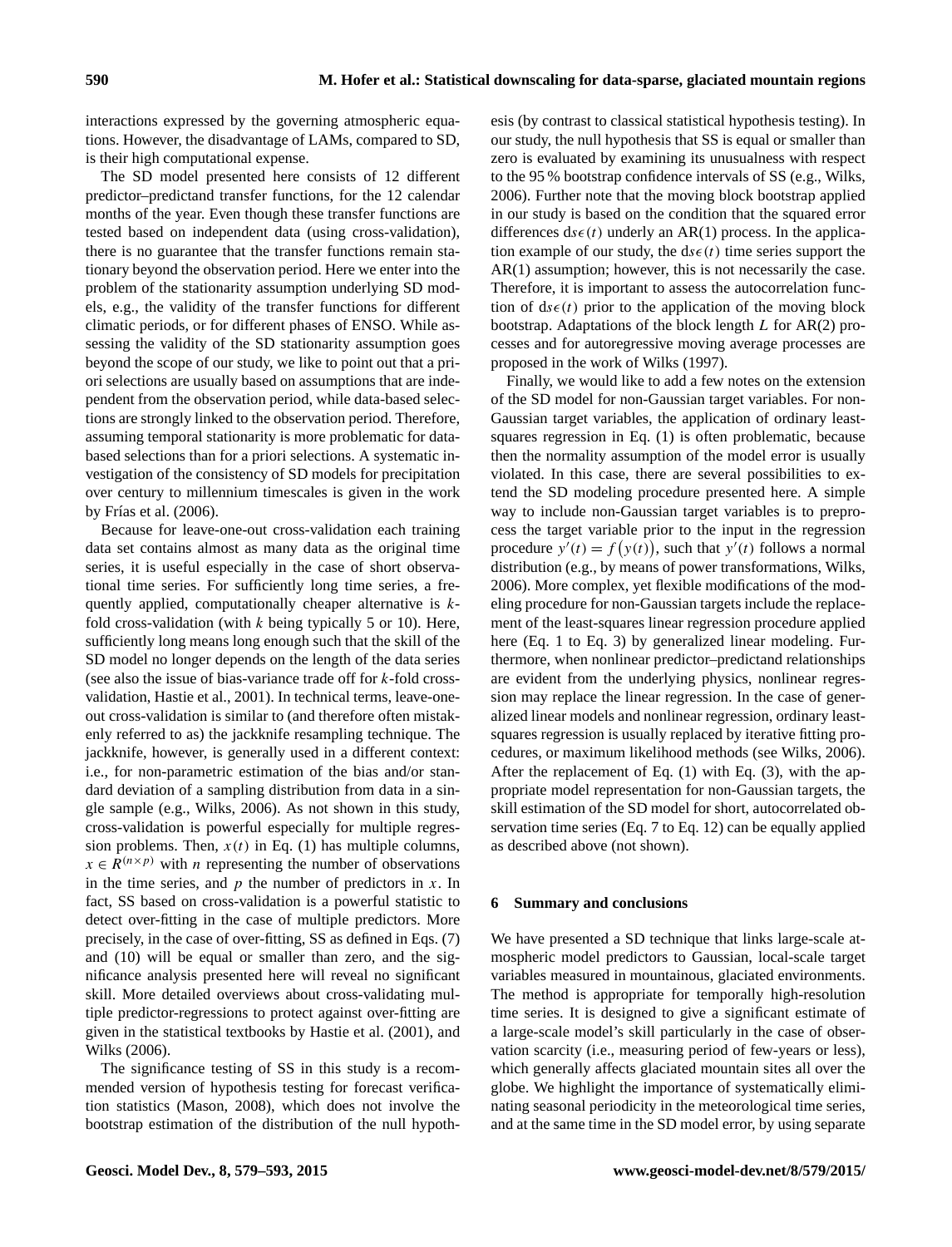models for the different months of the year. The presented skill estimation is based on a modification of leave-one-out cross-validation combined with moving block bootstrap to appropriately account for autocorrelation in the observational data, and in the SD model error.

We have shown an application of the SD model with reanalysis data as the predictors, and daily mean air temperature measured at three high-altitude sites in the glaciated Cordillera Blanca (Peru) as the target variables. First, the skill of the a priori predictor rea-ens-air is assessed. High seasonality of statistical data properties (e.g. persistence) and SD model parameters emphasize the importance of using different models for different calendar months. The SD model skill shows high seasonality as well, with generally higher skill in the wet season, and lower skill in the dry season. Whereas differences in the SD model skill for the different AWSs are small, the skill increases with increasing observation availability. The skill is shown to be significant at a 5 % test level, if at least 33 to 140 daily observations are available per calendar month. In particular, the calendar months for which the SD model shows low skill require considerably more data for the SD model to be significant (e.g., July). The a priori predictor air temperature from the pressure level of the study sites (air) shows clearly higher skill than other skillful predictors, such as air temperature at two meters above the model surface (t2m), or geopotential height of the pressure level of the study sites (gph). Six further assessed reanalyses predictors show no significant skill. Investigating a model's skill without taking account of natural periodicity leads to spuriously high performance of t2m at a diurnal timescale, compared to air, due to the pronounced diurnal cycle of t2m. If the same number of time steps is used to train the SD model at different temporal resolutions (i.e., from daily to 6-daily averages), the skill averaged over all months increases considerably from daily to 2-daily time steps, with only minor increases for further increasing averaging intervals. The entire SD modeling framework, presented here for high-altitude air temperature in the tropical Cordillera Blanca, can be transferred to a variety of applications. The a priori selection strategy, the data preprocessing, and the SD model training and validation are designed to be applicable to all Gaussian target variables, at mountainous sites in various climatic and geo-environmental settings.

*Acknowledgements.* This study was funded by the Austrian Science Fund (FWF): P22106-N21. Marlis Hofer was supported through a research grant of the University of Innsbruck. Thomas Mölg was supported by the Alexander von Humboldt Foundation. ERA-interim data are provided by the ECMWF. MERRA are disseminated by the GMAO and the Goddard Earth Sciences Data and Information Services Center (GES DISC). CFSR are obtained by the Research Data Archive (RDA) which is maintained by the Computational and Information Systems Laboratory (CISL) at the National Center for Atmospheric Research (NCAR). We greatly acknowledge several anonymous referees that contributed

considerably to improving the article.

Edited by: W. Hazeleger

## **References**

- <span id="page-12-5"></span>Ames, A.: A documentation of glacier tongue variations and lake developement in the Cordillera Blanca, Peru, Zeitung für Gletscherkunde und Glazialgeologie, 34, 1–36, 1998.
- <span id="page-12-4"></span>Bair, E., Hastie, T., and Tibshirani, R.: Prediction by Supervised Principal Components, J. Am. Stat. Assoc., 101, 119–137, doi[:10.1198/016214505000000628,](http://dx.doi.org/10.1198/016214505000000628) 2006.
- <span id="page-12-12"></span>Benestad, R., Førland, E. J., and Hanssen-Bauer, I.: Empirically downscaling temperature scenarios for Svalbard, Atmos. Sci. Lett., 3, 71–93, doi[:10.1006/asle.2002.0050,](http://dx.doi.org/10.1006/asle.2002.0050) 2002.
- <span id="page-12-1"></span>Benestad, R. E., Hanssen-Bauer, I., and Deliang, C.: Empiricalstatistical downscaling, World Scientific, Singapore, 2008.
- <span id="page-12-6"></span>Carey, M.: Living and dying with glaciers: people's historical vulnerability to avalanches and outburst floods in Peru, Global Planet. Change, 47, 122–134, 2005.
- <span id="page-12-7"></span>Carey, M.: In the Shadow of Melting Glaciers. Climate Change and Andean Society, Oxford University Press, 2010.
- <span id="page-12-3"></span>Cavazos, T. and Hewitson, B. C.: Performance of NCEP-NCAR reanalysis variables in statistical downscaling of daily precipitation, Climate Res., 28, 95–107, 2005.
- <span id="page-12-0"></span>Christensen, J. H., Hewitson, B., Busuioc, A., Chen, A., Gao, X., Held, I., Jones, R., Kolli, R. K., Kwon, W.-T., Laprise, R., Magaña Rueda, V., Mearns, L., Menéndez, C. G., Räisänen, J., Rinke, A., Sarr, A., and Whetton, P.: Regional Climate Projections, in: Climate Change 2007: The Physical Science Basis, Contribution of Working Group I to the Fourth Assessment Report of the Intergovernmental Panel on Climate Change, edited by: Solomon, S., Qin, D., Manning, M., Chen, Z., Marquis, M., Averyt, K. B., Tignor, M., and Miller, H. L., Cambridge University Press, Cambridge, United Kingdom and New York, NY, USA, 2007.
- <span id="page-12-13"></span>Frías, M. D., Zorita, E., Fernández, J., and Rodríguez-Puebla, C.: Testing statistical downscaling methods in simulated climates, Geophys. Res. Lett., 33, L19807, doi[:10.1029/2006GL027453,](http://dx.doi.org/10.1029/2006GL027453) 2006.
- <span id="page-12-11"></span>Garreaud, R., Vuille, M., and Clement, A.: The climate of the Altiplano: observed current conditions and mechanisms of past changes, Palaeogeography, Palaeoclimatology, Palaeoecology, 194, 5–22, doi[:10.1016/S0031-0182\(03\)00269-4,](http://dx.doi.org/10.1016/S0031-0182(03)00269-4) 2003.
- <span id="page-12-9"></span>Georges, C.: Ventilated and unventilated air temperature measurements for glacier-climate studies on a tropical high mountain site, J. Geophys. Res., 107, 2156–2202, doi[:10.1029/2002JD002503,](http://dx.doi.org/10.1029/2002JD002503) 2002.
- <span id="page-12-2"></span>Georges, C.: 20th-century glacier fluctuations in the tropical Cordillera Blanca, Peru, Arctic, Antarctic, Alpine Res., 36, 100– 107, 2004.
- <span id="page-12-8"></span>Georges, C.: Recent Glacier Fluctuations in the Tropical Cordillera Blanca and Aspects of the Climate Forcing, Ph.D. thesis, Leopold-Franzens University Innsbruck, Innsbruck, Austria, 2005.
- <span id="page-12-10"></span>Giesen, R. H. and Oerlemans, J.: Climate-model induced differences in the 21st century global and regional glacier contributions to sea-level rise, Clim. Dynam., 1–18, doi[:10.1007/s00382-](http://dx.doi.org/10.1007/s00382-013-1743-7) [013-1743-7,](http://dx.doi.org/10.1007/s00382-013-1743-7) 2013.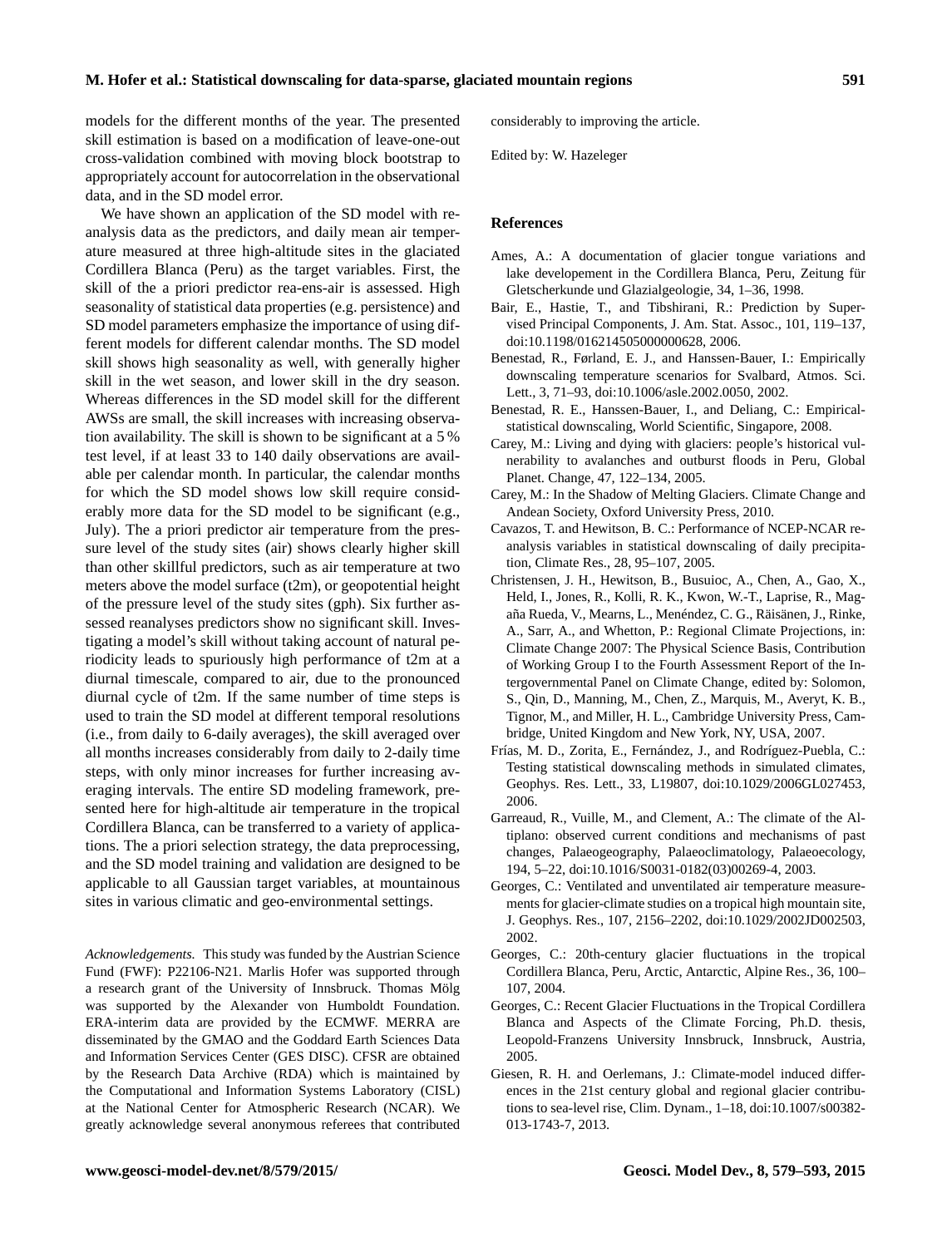- <span id="page-13-1"></span>Giorgi, F. and Bates, G. T.: The climatological skill of a regional model over complex terrain, Mon.<br>Weather Rev., 117, 2325–2347, doi:10.1175/1520-Weather Rev., 117, 2325–2347, doi[:10.1175/1520-](http://dx.doi.org/10.1175/1520-0493(1989)117<2325:TCSOAR>2.0.CO;2) [0493\(1989\)117<2325:TCSOAR>2.0.CO;2,](http://dx.doi.org/10.1175/1520-0493(1989)117<2325:TCSOAR>2.0.CO;2) 1989.
- <span id="page-13-22"></span>Grotch, S. L. and MacCracken, M. C.: The use of global climate models to predict regional climatic change, J. Climate, 4, 286– 303, 1991.
- <span id="page-13-5"></span>Hastie, T., Tibshirani, R., and Friedman, J.: The elements of statistical learning: data mining, inference, and prediction, Springer series in statistics, Springer, New York, 1 edn., 2001.
- <span id="page-13-4"></span>Hessami, M., P. G., Ouarda, T. B. M. J., and St-Hilaire, A.: Automated regression-based statistical downscaling tool, J. Environ. Model. Softw., 23, 813–834, doi[:10.1016/j.envsoft.2007.10.004,](http://dx.doi.org/10.1016/j.envsoft.2007.10.004) 2008.
- <span id="page-13-0"></span>Hill, G. E.: Grid Telescoping in Numerical Weather Prediction, J. Appl. Meteorol., 7, 29–38, doi[:10.1175/1520-](http://dx.doi.org/10.1175/1520-0450(1968)007<0029:GTINWP>2.0.CO;2) [0450\(1968\)007<0029:GTINWP>2.0.CO;2,](http://dx.doi.org/10.1175/1520-0450(1968)007<0029:GTINWP>2.0.CO;2) 1968.
- <span id="page-13-14"></span>Hofer, M., Mölg, T., Marzeion, B., and Kaser, G.: Empiricalstatistical downscaling of reanalysis data to high-resolution air temperature and specific humidity above a glacier surface (Cordillera Blanca, Peru), J. Geophys. Res.-Atmos., 115, 2156– 2202, doi[:10.1029/2009JD012556,](http://dx.doi.org/10.1029/2009JD012556) 2010.
- <span id="page-13-15"></span>Hofer, M., Marzeion, B., and Mölg, T.: Comparing the skill of different reanalyses and their ensembles as predictors for daily air temperature on a glaciated mountain (Peru), Clim. Dynam., 39, 1969–1980, doi[:10.1007/s00382-012-1501-2,](http://dx.doi.org/10.1007/s00382-012-1501-2) 2012.
- <span id="page-13-31"></span>Huth, R.: Sensitivity of local daily temperature change estimates to the selection of downscaling models and predictors, J. Climate, 17, doi[:10.1175/1520-](http://dx.doi.org/10.1175/1520-0442(2004)017<0640:SOLDTC>2.0.CO;2) [0442\(2004\)017<0640:SOLDTC>2.0.CO;2,](http://dx.doi.org/10.1175/1520-0442(2004)017<0640:SOLDTC>2.0.CO;2) 2004.
- <span id="page-13-10"></span>Juen, I.: Glacier mass balance and runoff in the Cordillera Blanca, Peru, PhD thesis, University of Innsbruck, 2006.
- <span id="page-13-11"></span>Juen, I., Georges, C., and Kaser, G.: Modelling observed and future runoff from a glacierized tropical catchment (Cordillera Blanca, Peru), Global Planet. Change, 59, 37–48, 2007.
- <span id="page-13-6"></span>Kaser, G. and Osmaston, H.: Tropical Glaciers, International Hydrology Series, Cambridge University Press, Cambridge, UK, 2002.
- <span id="page-13-9"></span>Kaser, G., Juen, I., Georges, C., Gomez, J., and Tamayo, W.: The impact of glaciers on the runoff and the reconstruction of mass balance history from hydrological data in the tropical Cordillera Blanca, Peru, J. Hydrol., 282, 130–144, 2003.
- <span id="page-13-12"></span>Kaser, G., Grosshauser, M., and Marzeion, B.: The contribution potential of glaciers to water availability in different climate regimes, Proc. Natl. Acad. Sci. USA, 107, 20223–20227, 2010.
- <span id="page-13-30"></span>Kidson, J. W. and Thompson, C. S.: A comparison of statistical and model-based downscaling techniques for estimating local climate variations, J. Climate, 11, 735–753, doi[:10.1175/1520-](http://dx.doi.org/10.1175/1520-0442(1998)011<0735:ACOSAM>2.0.CO;2) [0442\(1998\)011<0735:ACOSAM>2.0.CO;2,](http://dx.doi.org/10.1175/1520-0442(1998)011<0735:ACOSAM>2.0.CO;2) 1998.
- <span id="page-13-20"></span>Klein, W. H. and Glahn, H. R.: Forecasting local weather by means of model output statistics, B. Am. Meteorol. Soc., 55, 1217– 1227, 1974.
- <span id="page-13-3"></span>Klein, W. H., Lewis, B. M., and Enger, I.: Objective prediction of five-day mean temperature during winter, J. Meteorol., 16, 672–682, doi[:10.1175/1520-](http://dx.doi.org/10.1175/1520-0469(1959)016<0672:OPOFDM>2.0.CO;2) [0469\(1959\)016<0672:OPOFDM>2.0.CO;2,](http://dx.doi.org/10.1175/1520-0469(1959)016<0672:OPOFDM>2.0.CO;2) 1959.
- <span id="page-13-16"></span>Kotlarski, S., Paul, F., and Jacob, D.: Forcing a Distributed Glacier Mass Balance Model with the Regional Climate Model REMO.

Part I: Climate Model Evaluation, J. Climate, 23, 1589–1606, doi[:10.1175/2009JCLI2711.1,](http://dx.doi.org/10.1175/2009JCLI2711.1) 2010.

- <span id="page-13-24"></span>Madden, R. A.: Estimates of the Natural Variability of Time-Averaged Sea-Level Pressure, Mon. Weather Rev., 104, 942–952, doi[:10.1175/1520-0493\(1976\)104<0942:EOTNVO>2.0.CO;2,](http://dx.doi.org/10.1175/1520-0493(1976)104<0942:EOTNVO>2.0.CO;2) 1976.
- <span id="page-13-26"></span>Madden, R. A. and Julian, P. R.: Observations of the 40 to 50-Day Tropical Oscillation: A Review, Mon. Weather Rev., 122, 814–837, doi[:10.1175/1520-](http://dx.doi.org/10.1175/1520-0493(1994)122<0814:OOTDTO>2.0.CO;2) [0493\(1994\)122<0814:OOTDTO>2.0.CO;2,](http://dx.doi.org/10.1175/1520-0493(1994)122<0814:OOTDTO>2.0.CO;2) 1994.
- <span id="page-13-8"></span>Mark, B. G. and Seltzer, G. O.: Tropical glacier meltwater contribution to stream discharge: a case study in the Cordillera Blanca, Peru, J. Glaciol., 49, 271–281, 2003.
- <span id="page-13-18"></span>Marzeion, B., Jarosch, A. H., and Hofer, M.: Past and future sealevel change from the surface mass balance of glaciers, The Cryosphere, 6, 1295–1322, doi[:10.5194/tc-6-1295-2012,](http://dx.doi.org/10.5194/tc-6-1295-2012) 2012.
- <span id="page-13-32"></span>Mason, S. J.: Understanding forecast verification statistics, Meteorol. Applications, 15, 31–40, doi[:10.1002/met.51,](http://dx.doi.org/10.1002/met.51) 2008.
- <span id="page-13-2"></span>Mearns, L. O., Giorgi, F., Whetton, P., Pabon, D., Hulme, M., and Lal, M.: Guidelines for Use of Climate Scenarios Developed from Regional Climate Model Experiments, IPCC Supporting Material, [http://ipcc-data.org/guidelines/dgm\\_no1\\_v1\\_10-2003.](http://ipcc-data.org/guidelines/dgm_no1_v1_10-2003.pdf) [pdf](http://ipcc-data.org/guidelines/dgm_no1_v1_10-2003.pdf) (last access: 7 May 2013), 2003.
- <span id="page-13-21"></span>Michaelsen, J.: Cross-validation in statistical climate forecast models, J. Clim. Appl. Meteorol., 26, 1589–1600, 1987.
- <span id="page-13-19"></span>Mölg, T., Grosshauser, M., Hemp, A., Hofer, M., and Marzeion, B.: Limited forcing of glacier loss through land-cover change on Kilimanjaro, Nature Clim. Change, 2, 254–258, 2012.
- <span id="page-13-25"></span>Murphy, A. H.: Skill Scores Based on the Mean Square Error and Their Relationships to the Correlation Coefficient, Mon. Weather Rev., 116, 2417–2424, doi[:10.1175/1520-](http://dx.doi.org/10.1175/1520-0493(1988)116<2417:SSBOTM>2.0.CO;2) [0493\(1988\)116<2417:SSBOTM>2.0.CO;2,](http://dx.doi.org/10.1175/1520-0493(1988)116<2417:SSBOTM>2.0.CO;2) 1988.
- <span id="page-13-27"></span>Murphy, J.: An evaluation of statistical and dynamical techniques for downscaling local climate, J. Climate, 12, 2256–2284, doi[:10.1175/1520-0442\(1999\)012<2256:AEOSAD>2.0.CO;2,](http://dx.doi.org/10.1175/1520-0442(1999)012<2256:AEOSAD>2.0.CO;2) 1999.
- <span id="page-13-13"></span>Niedertscheider, J.: Untersuchungen zur Hydrographie der Cordillera Blanca (Peru), Master's thesis, Leopold Franzens University, Innsbruck, 1990.
- <span id="page-13-17"></span>Paul, F. and Kotlarski, S.: Forcing a Distributed Glacier Mass Balance Model with the Regional Climate Model REMO. Part II: Downscaling Strategy and Results for two Swiss Glaciers, J. Climate, 23, 1607–1620, 2010.
- <span id="page-13-23"></span>Räisänen, J. and Ylhäisi, J. S.: How Much Should Climate Model Output Be Smoothed in Space?, J. Climate, 24, 867–880, doi[:10.1175/2010JCLI3872.1,](http://dx.doi.org/10.1175/2010JCLI3872.1) 2011.
- <span id="page-13-28"></span>Rummukainen, M.: Methods for statistical downscaling of GCM simulations, no. 80 in SMHI reports meteorology and climatology, Swedish Meteorological and Hydrological Institute, Norrköping, Sweden, 1997.
- <span id="page-13-29"></span>Sauter, T. and Venema, V.: Natural three-dimensional predictor domains for statistical precipitation downscaling, J. Climate, 24, 6132–6145, doi[:10.1175/2011JCLI4155.1,](http://dx.doi.org/10.1175/2011JCLI4155.1) 2011.
- <span id="page-13-7"></span>Schauwecker, S., Rohrer, M., Acuña, D., Cochachin, A., Dávila, L., Frey, H., Giráldez, C., Gómez, J., Huggel, C., Jacques-Coper, M., Loarte, E., Salzmann, N., and Vuille, M.: Climate trends and glacier retreat in the Cordillera Blanca, Peru, revisited, Global Planet. Change, 119, 85–97, doi[:10.1016/j.gloplacha.2014.05.005,](http://dx.doi.org/10.1016/j.gloplacha.2014.05.005) 2014.